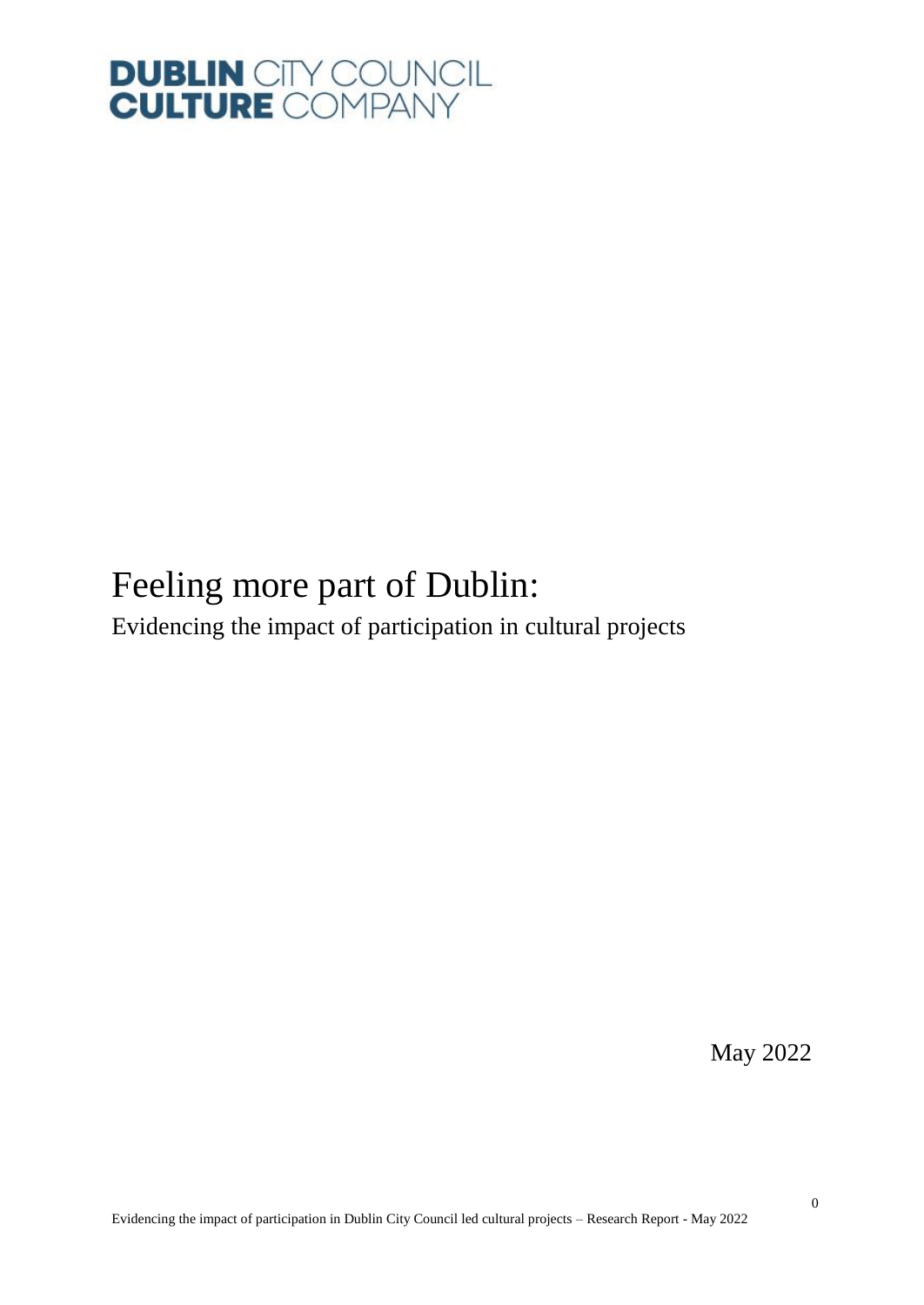### <span id="page-1-0"></span>Contents

| Do the projects with a focus on cultural participation contribute to achieving the City's overarching |
|-------------------------------------------------------------------------------------------------------|
|                                                                                                       |
|                                                                                                       |
|                                                                                                       |
|                                                                                                       |
|                                                                                                       |
|                                                                                                       |
|                                                                                                       |
|                                                                                                       |
|                                                                                                       |
|                                                                                                       |
|                                                                                                       |
|                                                                                                       |
|                                                                                                       |

 $\overline{1}$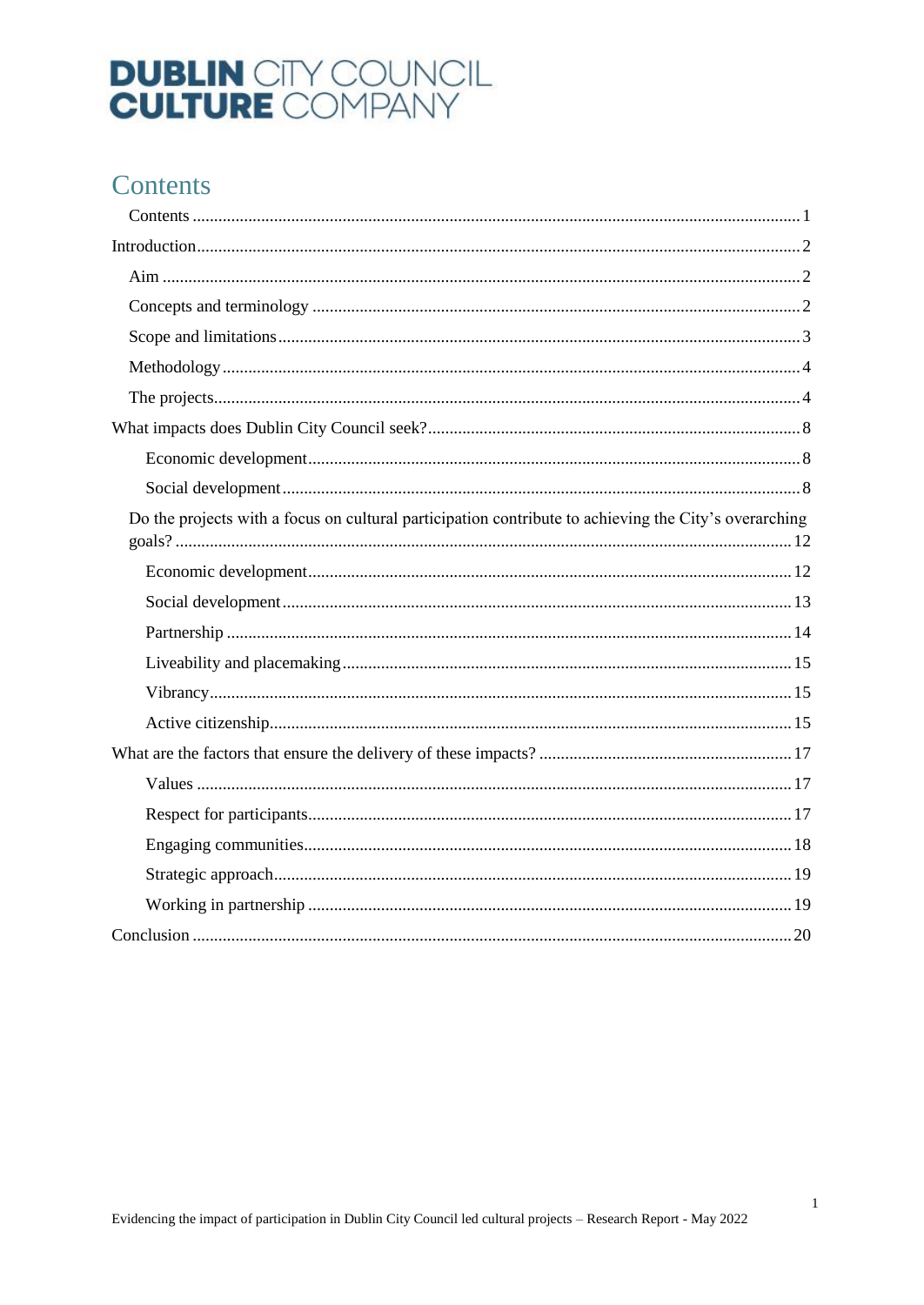### <span id="page-2-0"></span>Introduction

### <span id="page-2-1"></span>Aim

1

The overall aim of this study is to evidence the extent to which the work of Dublin City Council's department of Planning and Property Development and Culture, Recreation and Economic Services contributes to the achievement of Dublin City Council's overarching goals through participation in culture in its broadest sense.

### <span id="page-2-2"></span>Concepts and terminology

**Culture:** This study uses the 2001 UNESCO definition of culture. UNESCO defines culture as, "...*the set of distinctive spiritual, material, intellectual and emotional features of society or a social group, that encompasses, not only art and literature, but lifestyles, ways of living together, value systems, traditions and beliefs"*<sup>1</sup> , or, as Brian Eno put it, "*...everything that you don't have to do*".<sup>2</sup> This study covers archaeology, arts, festivals, food, built heritage, history, literature and sport.

**Participants:** In the context of this study 'participant' is used to describe the people taking part or participating (be that actively or passively), or who are otherwise interacting or involved in a project, programme or activity. It does not include people involved in projects in any kind of professional capacity (such as the project lead, delivery partners or any cultural leads).

**Participation/Engagement:** These two words are considered as having the same definition and describe the act of taking part or participating as defined for 'participants' above.

**Outcomes and Outputs:** This study works with definitions of these two phrases that are distinct. Outputs is used to describe any 'thing' that is caused to exist or happen during or as a direct result of a project or programme while we use Matarasso's description of 'outcomes', being those consequences, direct or indirect, of a project or programme. It should be noted that this study consciously seeks to define this term in the broadest sense possible and, like Matarasso, works with a broad spectrum of understanding of what constitutes an 'outcome' that includes all "*the*  ways [humans] meet our needs"<sup>3</sup>.

**Impact/Legacy:** This study seeks to identify and give definition to the concept of the 'impact' by exploring the link between impact and Dublin City Council's overarching goals. At the outset of

<sup>&</sup>lt;sup>1</sup> UNESCO Universal Declaration on Cultural Diversity: Adopted by the 31st Session of the General Conference of UNESCO, Paris, 2nd November 2001. See:

http://www.unesco.org/new/fileadmin/MULTIMEDIA/HQ/CLT/pdf/5\_Cultural\_Diversity\_EN.pdf <sup>2</sup> <http://downloads.bbc.co.uk/6music/johnpeellecture/brian-eno-john-peel-lecture.pdf> (accessed Nov 2020)

<sup>&</sup>lt;sup>3</sup> [https://arestlessart.files.wordpress.com/2019/03/2019-a-restless-art.pdf,](https://arestlessart.files.wordpress.com/2019/03/2019-a-restless-art.pdf) p.83 (accessed Nov 2020).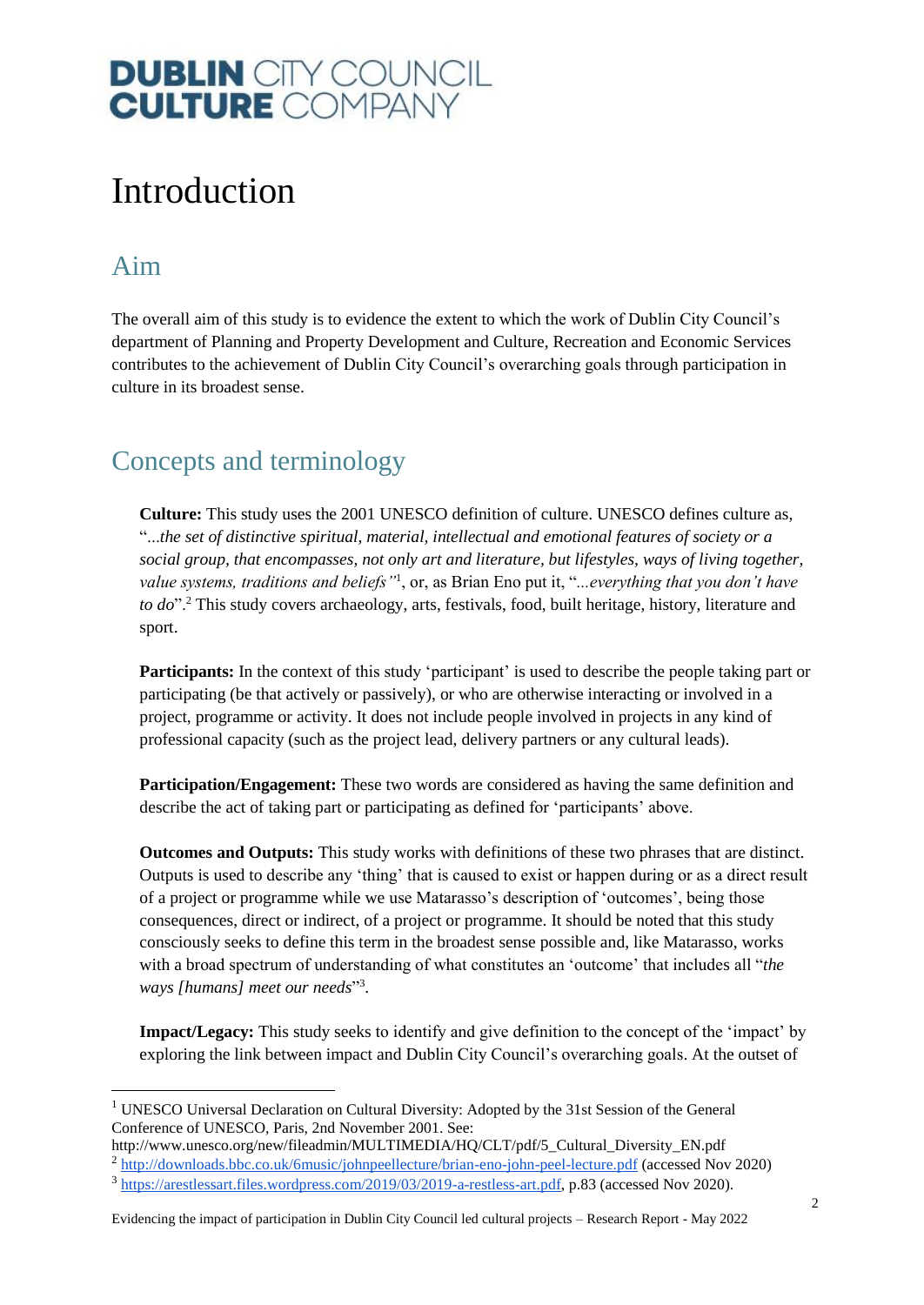the project, our understanding of 'impact' was similar to 'outcome' in that it describes types of consequence, direct or indirect, of a project or programme. The term implies, "*...that something changes as a result of a cultural experience, at least temporarily*" 4 . 'Impact' can be either positive or negative and where it occurs over the longer term, the word 'legacy' is used. Gordon-Nesbitt describes impact as being made up of several elements which include, '*social support, social participation and networks, and trust and reciprocity*' 5 and these ideas are explored further as part of the research.

### <span id="page-3-0"></span>Scope and limitations

**Geographic scope of this study:** The geographical scope of this study is Dublin insofar as the case study projects will all be derived from Dublin City Council activity, although this will not apply to the analysis of the data gathered as it applies to the concepts outlined above.

**Dublin City Council Sections included within this study:** The scope of the study is the sections within Dublin City Council's Planning and Property Development and Culture, Recreation and Economic Services Department undertakes an area of activity that involves the general public in order to contribute the aims or ambitions expressed in at least one of the following overarching Dublin City Council policies or plans:

- Climate Change Action Plan
- Corporate Plan 2015-2019
- Draft Development Plan 2022-2028
- Integration Plan 2016-2021

1

- Local Economic and Community Plan 2016-2021
- Local Economic and Community Plan Action Plan 2018

**Projects:** We restricted the study to projects that involved a substantial proportion of adults either in groups or as individuals. In part this was owing to ethical considerations around the involvement of children in research and in part because they are likely to have less agency over their activities which may restrict the impact of participation in a project.

**Timeframe:** The timeframe of the majority of this study is 2016 to the end of 2019, because this correlates to the timeframe of the last City Development Plan, gives enough time for impacts to become apparent and excludes the disruption to engagement by City residents caused by the Covid-19 virus pandemic from 2020 onwards. Two projects from 2021 have been included to give an indication of how sections have adapted their methodology in response to this disruption.

**Participants:** It proved difficult to reach the participants involved in projects as the restrictions in place because of the Covid pandemic meant the majority of the groups they belonged to did not meet either in person or online while this study was undertaken. All but one focus group took

<sup>&</sup>lt;sup>4</sup> Understanding the Value and Impacts of Cultural Experiences.pdf, p.9 (accessed Nov 2020).

 $<sup>5</sup>$  <https://www.artsforhealth.org/research/artsengagementandhealth/> (accessed Nov 2020), as discussed here:</sup> <https://ahrc.ukri.org/documents/publications/cultural-value-project-final-report/> p.60 (accessed Nov 2020).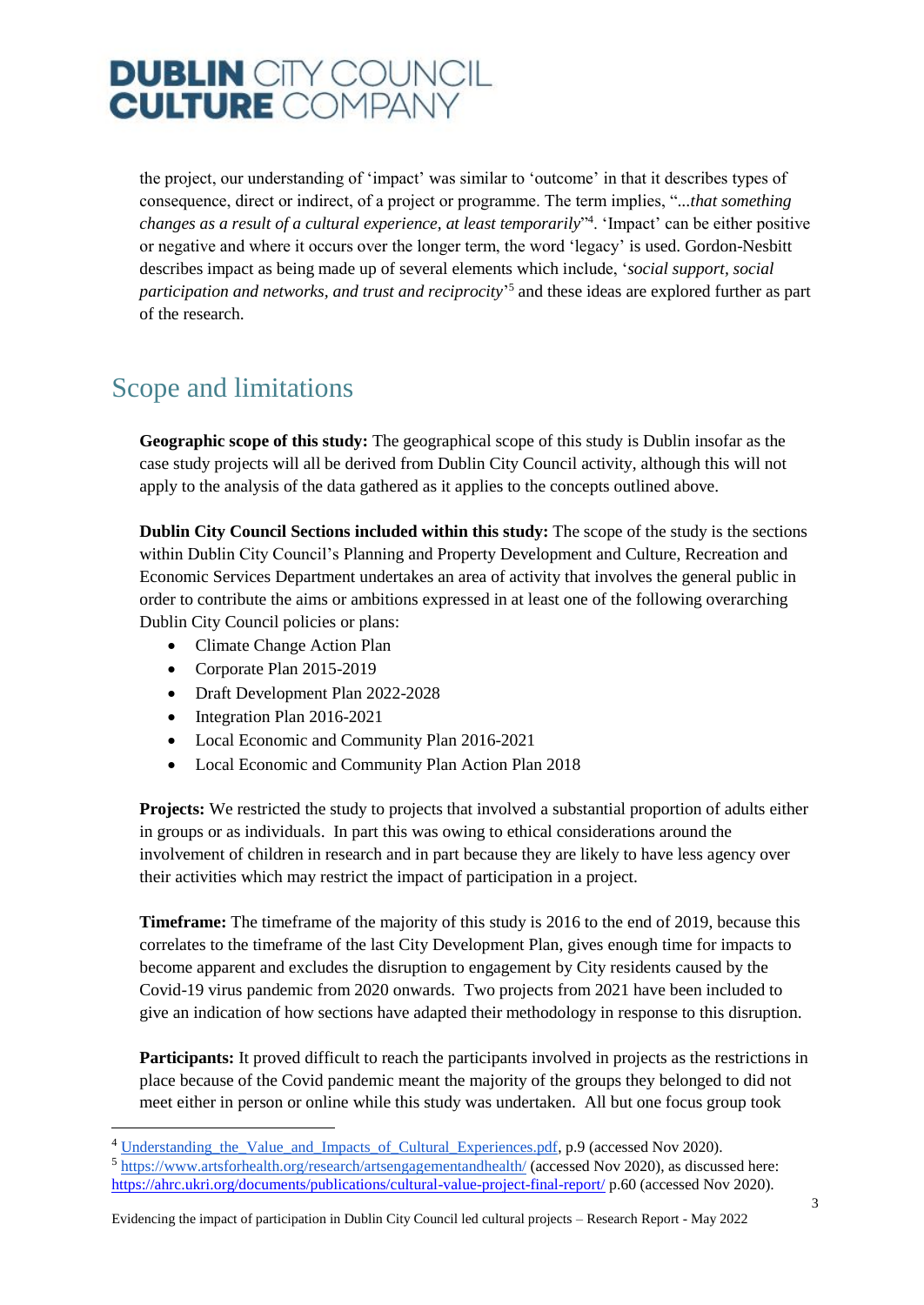place online because of the restrictions in place or because participants had grown more anxious about meeting in person as the pandemic progressed. There were technological, skills-based and attitudinal barriers that prevented some participants from engaging online.

### <span id="page-4-0"></span>Methodology

We invited each section in Dublin City Council's Planning and Property Development and Culture, Recreation and Economic Services Department to participate in this study. A small number were unable to get involved owing to workload.

We held discussions with participating sections to jointly identify which was the most appropriate of their projects to study. For each of these projects, we identified a single staff or team member most closely involved in the strategic development, planning and implementation of each project - the project lead - and its cultural leads which include a variety of roles such as archaeologists, architects, artists etc.

We carried out semi-structured depth interviews online with the project lead and one or more of the cultural leads. (See appendix for a list of interviewees). The depth interviews and focus groups were piloted with the project leads, cultural lead and participants in the ALIGHT! project.

Where possible, we facilitated focus groups and interviews with project participants. These involved participants in the following projects:

- ALIGHT!
- Conserve Your Period Home
- Weaving in the Liberties
- St Thomas' Abbey
- Creative Writing Programme
- Story on Your Door.

There was some anxiety among participants that criticism of projects would result in fewer opportunities to engage in future so we agreed they would not be identified in any reports.

### <span id="page-4-1"></span>The projects

#### **ALIGHT!**

Arts

This storytelling, dance, performance and art project was directed by choreographer Muirne Bloomer and visual artist Vanessa Daws, ALIGHT! was led by CoisCéim BROADREACH and coordinated by Dublin's Culture Connects (now Dublin City Council Culture Company). It was created by community groups and individuals from Ringsend, Irishtown, Pearse Street and Sandymount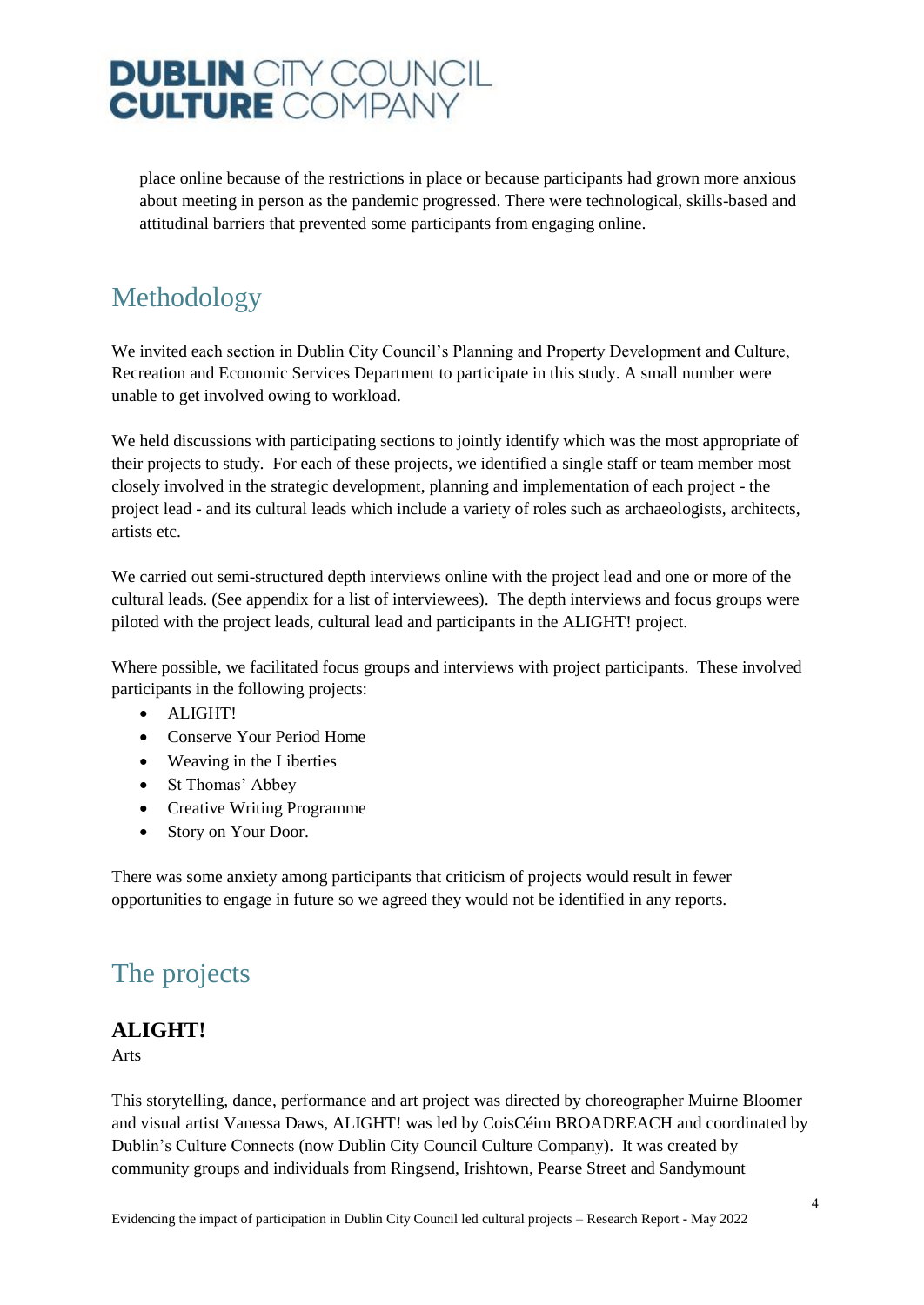ALIGHT! was about promoting, developing and improving social and cultural access. An inclusive participation project, its aims were to inspire and connect communities and their national institutions in a lasting and meaningful way. The ALIGHT! activities and events were developed by the participants under the mentorship of professional artists, resulting in a series of creative responses that celebrate the natural choreography of daily life on and around the orange double decker project bus.

#### **Change for Life**

Sport and Wellbeing

Now in its eighth year, Change for Life is an 8-week programme focused on giving people from all ages and abilities a clear pathway to sustainable improved health and wellbeing. It is delivered through the Dublin City Sports and Wellbeing Partnership and funded by Healthy Ireland and Healthy Dublin. The programme focuses on promoting opportunities for communities to get sustainably active and create a greater awareness of how some small changes can influence big results. Giving participants opportunities to become more active and stay social over a wide variety of activities, promoting and educating nutrition and lifestyle management along with assessing and monitoring people's body composition the project gives people a toolkit for improved physical and mental health.

#### **Conserve Your Period Home**

Heritage

For the past 11 years, Dublin City Council has worked in partnership with the Irish Georgian Society to deliver a series of talks that provides high quality information on care and conservation to owners of protected structures and buildings and to the whole range of professionals and trades people those owners might employ to work on them. The lectures cover all periods and types of houses from the modest Edwardian artisan dwelling to the substantial red-bricks of the Victorian suburbs and the fine townhouses of our Georgian city squares. The series aims to increase understanding of the history and significance of Dublin's period buildings and to give practical technical advice on their conservation including the resources available with the goal of ensure owners are better informed to make decisions that will have a positive impact on the City's architectural heritage.

#### **Creative Writing Programme**

Writers in residence

For many years, Dublin City's libraries have hosted writing groups. The Creative Writing Programme project aims to increase the number of writing groups and to improve the quality of their writing. It has included large scale projects to widen engagement such as 2016's *Dublin in the Coming Times* with Fighting Words, regular evenings bringing the different writing groups together to share their work, publications and, in 2018, two writers-in-residence, Declan Burke and Elizabeth Rigby, working with four groups under the UNESCO City of Literature designation.

#### **Eat the Streets!**

Climate Action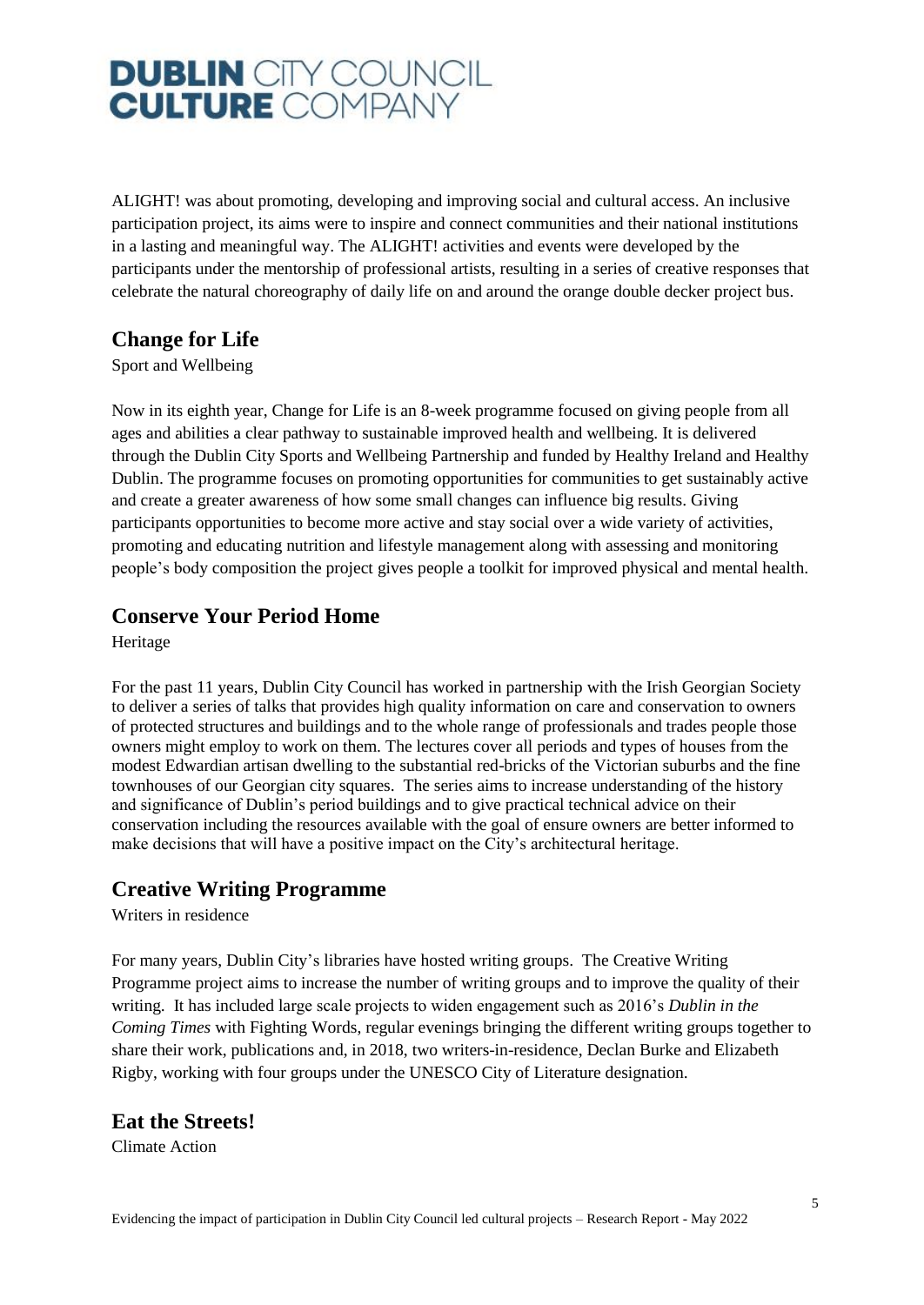In 2021, Eat the Streets! aimed to engage communities with schools, farmers, urban growers, chefs and food producers to celebrate Dublin's food heritage, culminating in a ten-day festival. It focused on exploring issues around food and climate change, looking at the 43 fruit and vegetables are grown in Ireland and how residents can grow them too, reducing food waste and the carbon footprint of food, how to set up a food business, creating and sharing recipes and food art and exploring Dublin's food culture.

#### **Hotter than July**

Events

Hotter than July is an annual celebration of Dublin's cultural diversity through music and dance from around the world, funded by Dublin City Council's Events section and programmed and delivered by Improvised Music Company. A full programme of upbeat music and dance over a weekend in July, it is high quality event that is accessible to all. It offers a kaleidoscope of joyful music including performances and participatory workshops from around the world in an event that everyone can enjoy.

The first festival was in Temple Bar in 2013 but as it developed the Events team, one of whose core goals is to increase footfall across the city centre, saw its potential to grow and supported its move to Smithfield. It attracts large audiences but alongside this Improvised Music Company undertakes a substantial programme of activity to engage a wide range of local communities in partnership with local groups and organisations and ensures the festival benefits local businesses.

#### **People's College Lecture Series**

Dublin City Gallery, The Hugh Lane

The People's College's partnership with The Hugh Lane Gallery is now in its  $27<sup>th</sup>$  year. The Art Appreciation lecture series is over-subscribed each year. Participants come to the Gallery on Saturday mornings to look at the diverse range of influences, subject matter and artistic movements explored by some of the most innovative artists from the 19th to the 21st centuries.

The course draws on The Hugh Lane's temporary exhibitions and on works from the permanent collection. The illustrated lectures are programmed by gallery to offer the opportunity for exploring wide-ranging themes from art history to contemporary visual art practice, to wider societal concerns explored by artists nationally and internationally. After each lecture participants have themselves developed the habit of debating the issues over a cup of coffee.

#### **St Thomas' Abbey**

Archaeology

Construction projects around Cork Street in The Liberties led to the discovery of the lost site of Dublin's great St Thomas' Abbey. The multi-stranded project that aimed to animate the site sprang from a conversation between the City Archaeologist and the Area Manager. Initial research revealed that the Abbey's story hadn't been progressed in historical studies for about 100 years so they set up a steering group and commissioned a medieval history specialist to do a background study. From this, a specialist team created a narrative and physical reconstruction of the Abbey in around 15AD. This reconstruction was the chief tool used by South Central Area's community development team to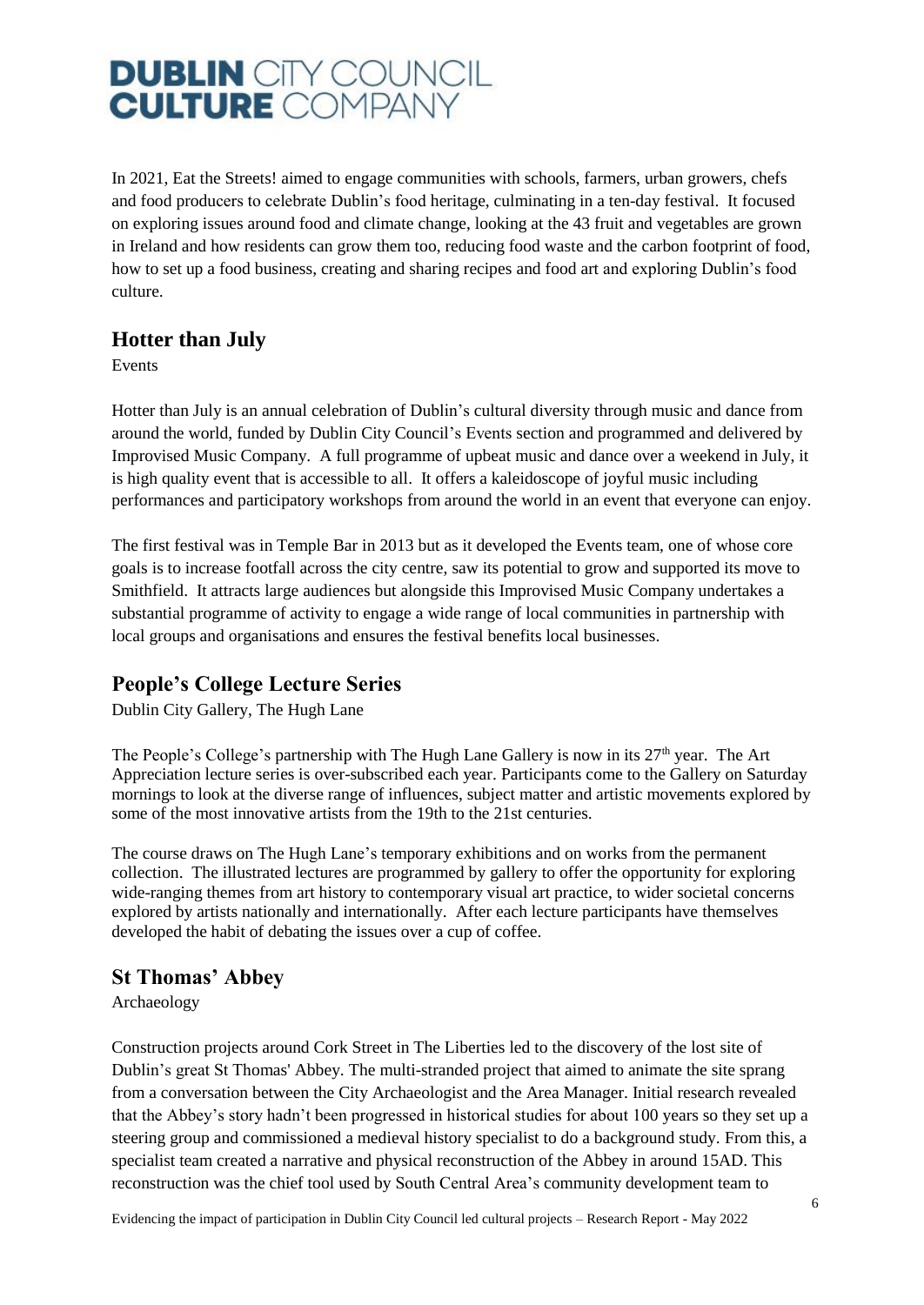engage local people in dialogue around the changing landscape of their neighbourhood. Local communities created artworks, storytelling projects and a street parade. An academic conference happened locally in St Catherine's Church and made accessible to the community. Around 200 people participated, half of whom were local residents. Until the funds are available to fully excavate it the site now houses allotments and a community garden which do not impact on the archaeology below and a hidden story of international importance has been claimed and owned by the local community.

#### **Story on Your Door**

Arts

This project was conceived by the Arts Office as a way of bringing theatre to new spaces in spite of the restrictions in place because of the Covid pandemic. It started as a conversation between an Assistant Arts Office and the South West Inner City Community Development Manager about how many social housing complexes were built like amphitheatres. They wondered if this would be a way of bringing communities together again through socially-distanced theatre, with families watching from their balconies, at a time when people were not allowed to congregate. A close-collaboration between the sections resulted in a series of performances of Breadline's My First Holy Covid, which responded to the intense frustration caused by the cancellation of so many first Communions. The positive response from residents has led to requests for similar events and to them doing their own performances in the same format.

#### **Weaving in the Liberties**

Historians in residence

Conceived by Dublin City Libraries and funded as a Decade of Commemoration project, historians were attached to each City Area with a brief to connect with communities through history and link them with the resources available in their local libraries. The many strands of the Weaving in the Liberties was just one element of activity in the South Central Area initiated as a result of the residency there. It started with a series of talks tracing the history of weaving in the Liberties, for example through local street names. This sparked a community development project with weavers in partnership with the Area Office and community organisations such as SOLAS that drew in a wide spectrum of residents. This in turn developed into a series of accredited weaving courses offered in partnership with City of Dublin Education Training Board, relationships with local organisations including the Hyatt Liberties Hotel focusing on tourism and economic development, partnerships with community gardens and the establishment of an independent community group, Liberties Weavers.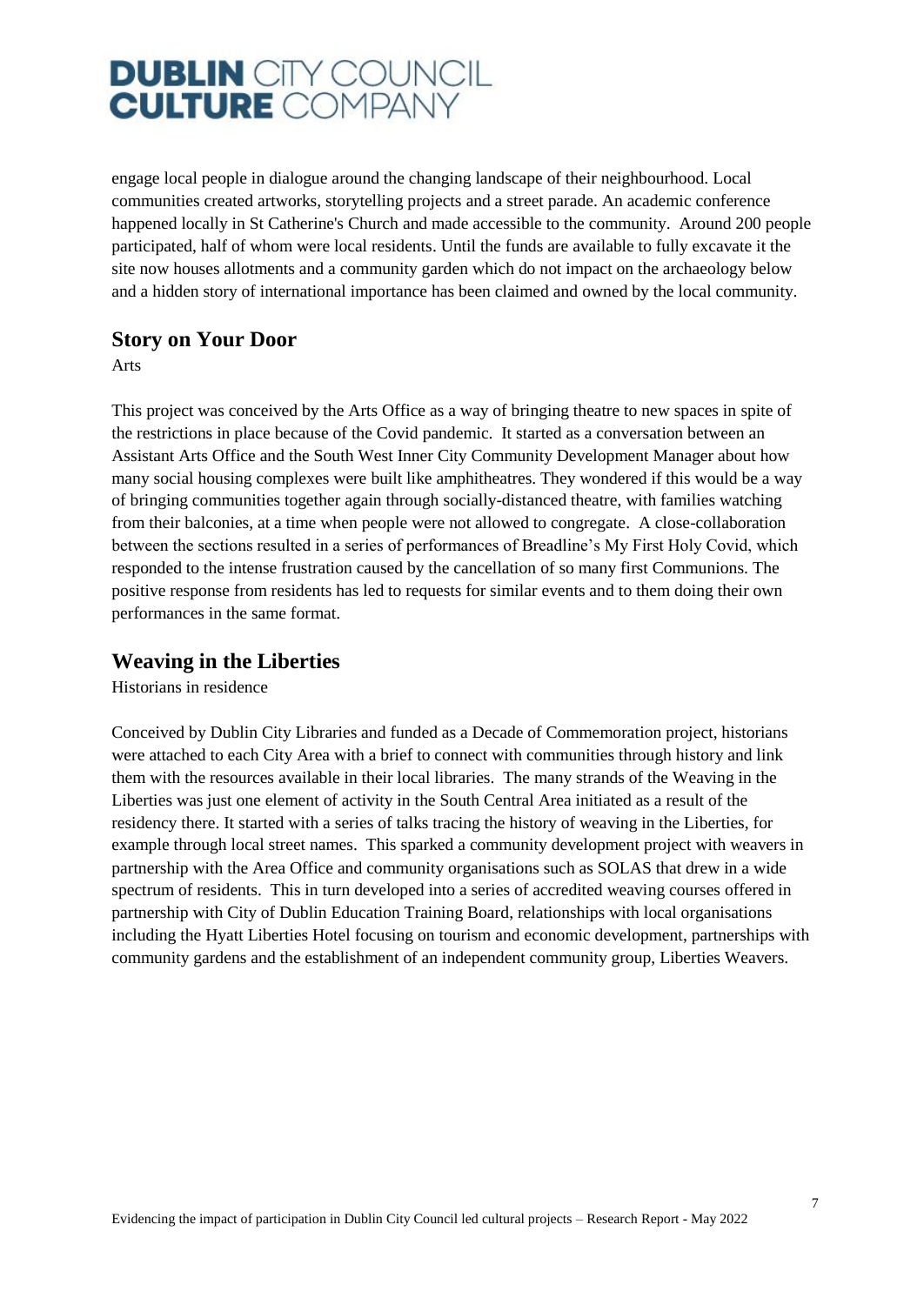### <span id="page-8-0"></span>What impacts does Dublin City Council seek?

The objectives and actions in the key Dublin City Council policy documents that provide the focus for this study are framed by higher level, cross-cutting goals. These are impacts driven by a strong vision and clear values. In monitoring and evaluating specific objectives and actions, these overarching impacts are often lost from view owing to the necessity of focusing on quantifiable outputs rather than the qualitative outcomes these outputs are intended to deliver. This study seeks to add a qualitative dimension by evaluating the extent to which a series of projects with cultural engagement as their focus contribute towards the achievement of Dublin City Council's overarching goals. These goals are outlined below.

#### <span id="page-8-1"></span>**Economic development**

Dublin City Council's economic development goals are expressed in terms of:

- the development of a strong and resilient economy
- recovery from the pandemic
- sustaining and developing Dublin's attractiveness as a place to live, work and visit
- improving its competitiveness as a capital city for tourism and investment.

In their strategic plans, some of its partners<sup>6</sup> tend to talk about poverty reduction but the Council places poverty in a wider context of disadvantage. A key concept is that economic development is *balanced and sustainable*.

The United Nations Economic and Social Council defines balanced development as 'the creation of equal opportunities for all people to participate in, contribute to and benefit from development.<sup>7</sup> The Draft Development Plan 2022-2028 refers to 'the principles of equality and diversity' as important factors in ensuring the city's economy works for the benefit of all the people of Dublin.' This is reflected in Dublin City Council's goals around inclusive growth, access to employment, the development of specific elements of the economy such as start ups, social enterprises and micro- and small businesses and the focus on a 'just transition' to a low carbon economy that ensures the burden of change is fairly distributed, among others.

UNESCO defines sustainable development as 'development that meets the needs of the present without compromising the ability of future generations to meet their own needs'.<sup>8</sup> This is apparent in goals around carbon reduction, climate resilience, biodiversity, the transition to a circular economy and the green economy.

#### <span id="page-8-2"></span>**Social development**

-

<sup>6</sup> e.g. Dublin City Community Cooperative and Northside Partnership,

<sup>7</sup> Economic and Social Commission for Asia and the Pacific, *Policy Issues for the ESCAP Region: Balanced Development of Urban and Rural Areas and Regions Within the Countries of Asia and the Pacific United Nations Economic and Social Council*, (Bangkok: 2001), p. 1

<sup>&</sup>lt;sup>8</sup> <https://en.unesco.org/themes/education-sustainable-development/what-is-esd/sd> [accessed 1 November 2022]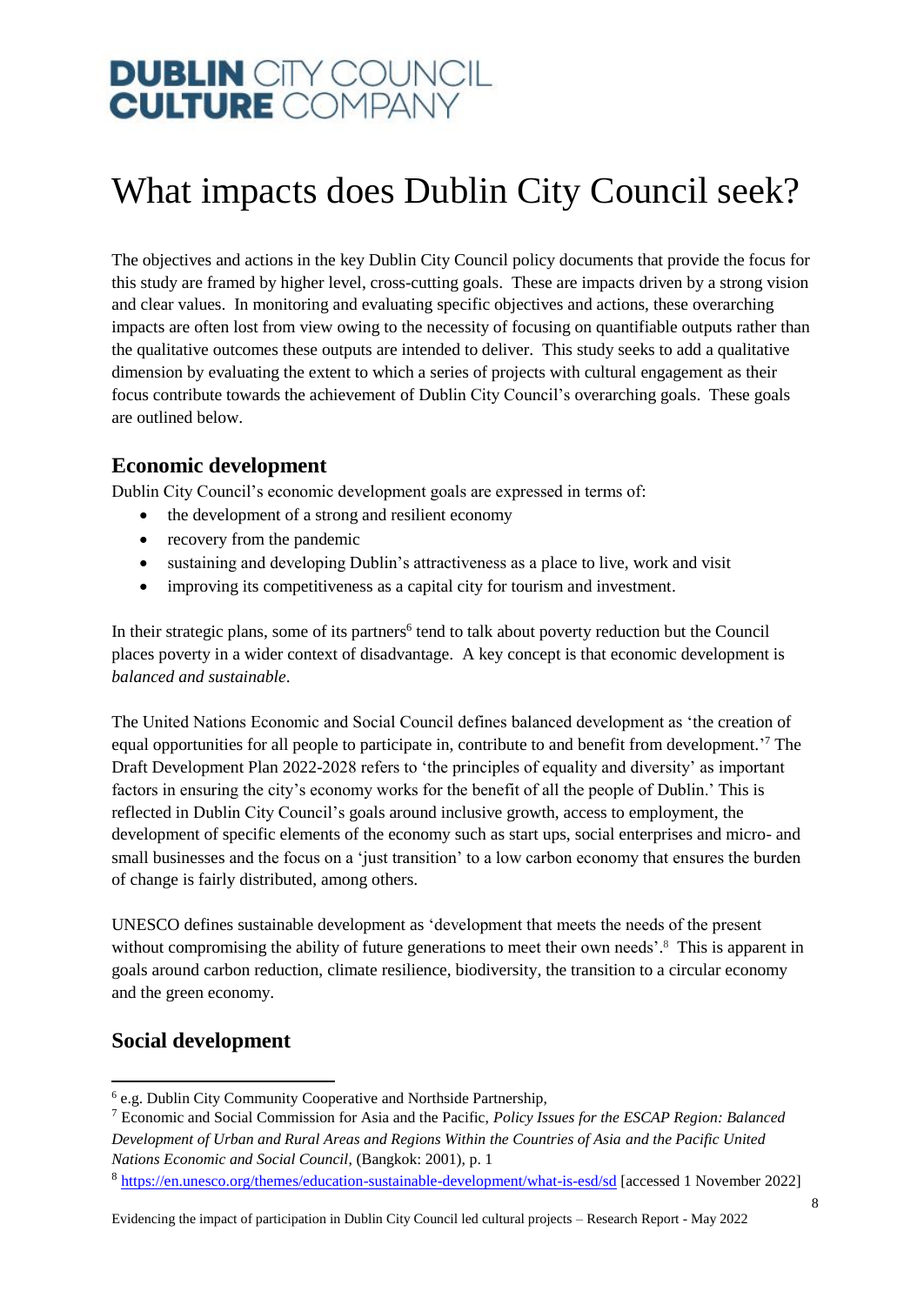The headline goal in Dublin City Council's draft Development Plan 2022-2028 is for inclusive development that improves residents' quality of life. Across all the key strategy documents this is manifested in goals around:

- the elimination of social exclusion including the promotion of social cohesion
- the elimination of inequality by ensuring access and relevance for all
- sustainable neighbourhoods in terms of the social infrastructure and the economic, social and cultural mix
- improved health and wellbeing
- ensuring people feel safe
- cultural vibrancy

Some key concepts emerge.

1

Dublin City Council recognises that many of its strategies cannot be achieved by the Council alone. It makes specific references to working in multi-agency *partnerships* in relation to goals around social inclusion, promoting participation, integration and intercultural dialogue, developing cultural assets, delivering events, protecting built heritage, climate action, community safety, influencing travel behaviour, delivering opportunities for sport and recreation and ensuring the dissemination of information to residents and visitors. These collaborations are described as involving a wide range of partners such as residents, community organisations and networks, social enterprises, public sector agencies, private sector businesses, professional bodies and networks and neighbouring local authorities among many others.

The terms *liveability* and *liveable* are used 31 times in the key strategy documents. The attributes that contribute to a liveable city are that they are attractive, distinctive, inclusive, safe, accessible and healthy. The idea of distinctiveness, sometimes described in the documents as 'local character', springs from the importance of residents feeling a sense of place that promotes a connection with their community.

*Vibrant* and *vibrancy* are used 84 times in the key strategies across a wide range of social and economic goals. The terms are not defined either in Dublin City Council's strategy documents nor in the National Planning Framework or National Development Plan 2021-2030 where they are also repeatedly used. Australia's urban design protocol was developed through a collaboration between all three levels of government, community organisations and professional associations.<sup>9</sup> It defines vibrant places as those where you can see other people around, people are enjoying themselves and each other's company by interacting, playing, exploring and unwinding and that people want to experience or live in.

*Placemaking* is one of the important strategies Dublin City Council uses to promote connectedness to and ownership of the city. The Draft Development Plan 2022-2028 defines this as '[capitalising] on a local community's assets, inspiration, and potential, with the intention of creating public spaces that promote people's health, happiness, and well-being.' The key tool in achieving this is seem as good

<sup>9</sup> *Creating Places for People: an urban design protocol for Australian cities*, <https://urbandesign.org.au/protocol-framework/principles/vibrant/> [accessed 13 April 2022]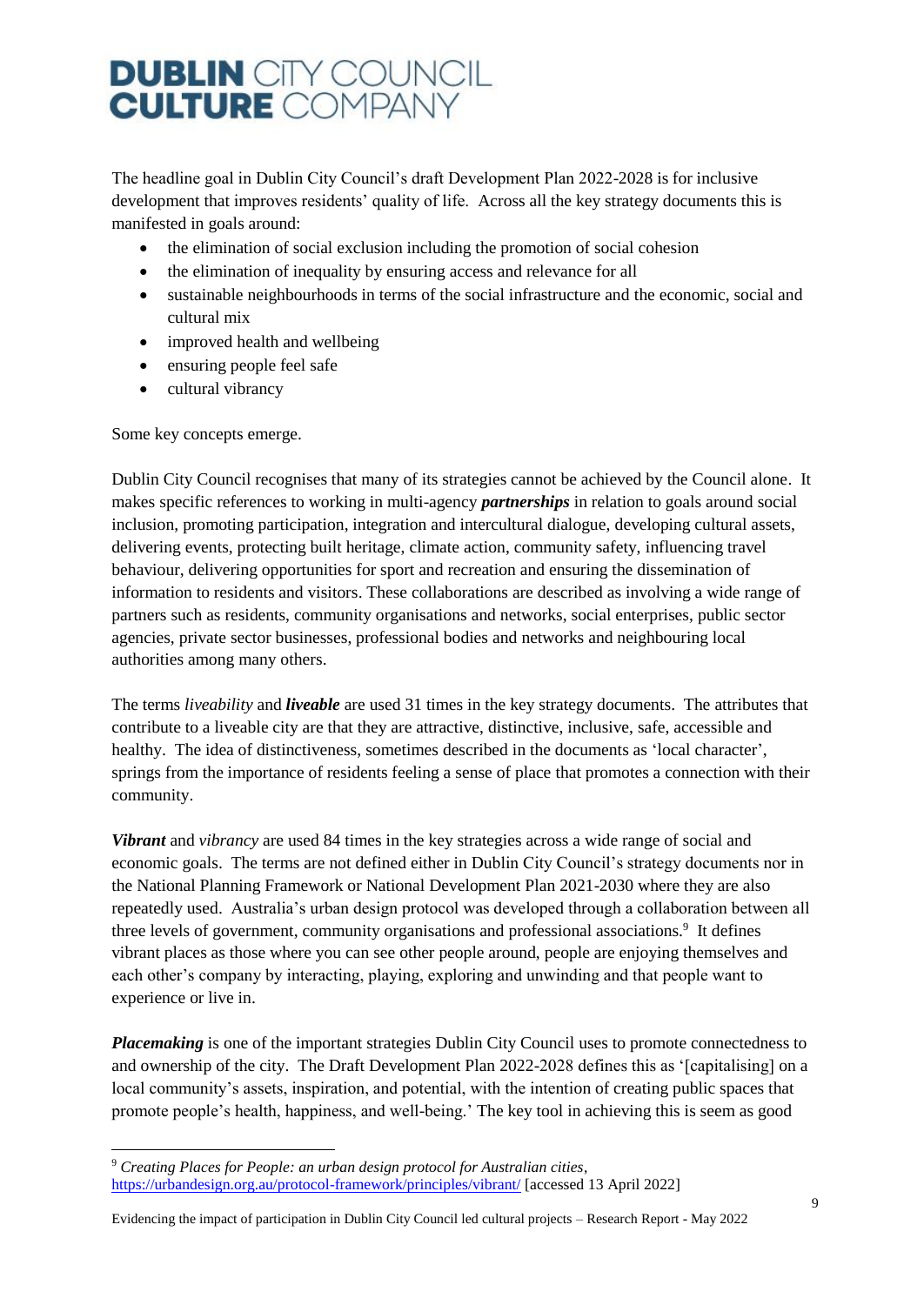urban design and a responsiveness to the needs of local communities. The concept of Dublin as a 15 minute city based around urban villages puts an increased emphasis on placemaking.

The need for *behaviour change* by residents is referred to in the context of goals around health and wellbeing, climate action, environmental protection, biodiversity and heritage.

The strategies repeatedly emphasise the important contributions of residents in achieving goals such as those around social inclusion, healthy living, community safety, climate action, tourism, engagement with the city's amenities and resources, bringing about local events and the provision of local amenities. The Draft Development Plan 2022-2028 includes fostering local action as one of seven strategies to underpin its policies and objectives and the Local Economic and Community Plan 2016-2021 defines community development as affording 'the right to communities (both geographical and communities of interest)

to act for positive social change and to address issues in their own communities and in wider society'.

Within the key strategies, this kind of active participation in their communities is seen as essential to improving residents' quality of life. The strategies refer to it as *civic engagement* and *active citizenship* encompassing active participation in local decision-making, community leadership, democratic processes, formal and informal volunteering and participating in the cultural life of their neighbourhood and city.

The Wheel, Ireland's national association of community and voluntary organisations, charities and social enterprises, defines active citizenship as people 'quite simply doing anything to express their values or working to achieve something for the common good.<sup>'10</sup> They are clear that 'anyone in Ireland, regardless of nationality or residency status, can be an active citizen.<sup>'11</sup> It describes both individual activity such as caring for a neighbour and collective activity through formal organisations and networks such as helping out at a sports club or being a member of a residents' association. It also encompasses the active expression of a set of values in a more ad hoc way, for example taking action to reduce your own carbon footprint. Active citizenship therefore covers a broad spectrum of activity. As the European Economic and Social Committee's 2012 report states: 'Active citizenship is the glue that keeps society together' with the 'welfare of society' at its heart.<sup>12</sup>

Concepts similar to active citizenship are variously labelled engaged citizenship, civic action, civic virtue and civic engagement, with the skills and knowledge necessary for active citizenship referred to as civic competence.

The Local Economic and Community Plan 2016-2021 comments that 'there is huge opportunity to leverage further community engagement in local and citywide activity'<sup>13</sup>

-

 $\Omega$ 

<sup>&</sup>lt;sup>10</sup> Ivan Cooper, *Participating People: enabling active citizenship in Twenty-first Century Ireland, (Dublin: The* Wheel, 2019), p. 33

<sup>11</sup> <https://www.wheel.ie/policy-and-research/issues/active-citizenship> [accessed 12 November 2020]

<sup>12</sup> [https://www.eesc.europa.eu/resources/docs/eesc-2011-35-en.pdf,](https://www.eesc.europa.eu/resources/docs/eesc-2011-35-en.pdf) p. 4 [accessed 12 November 2020]

 $13$  p. 20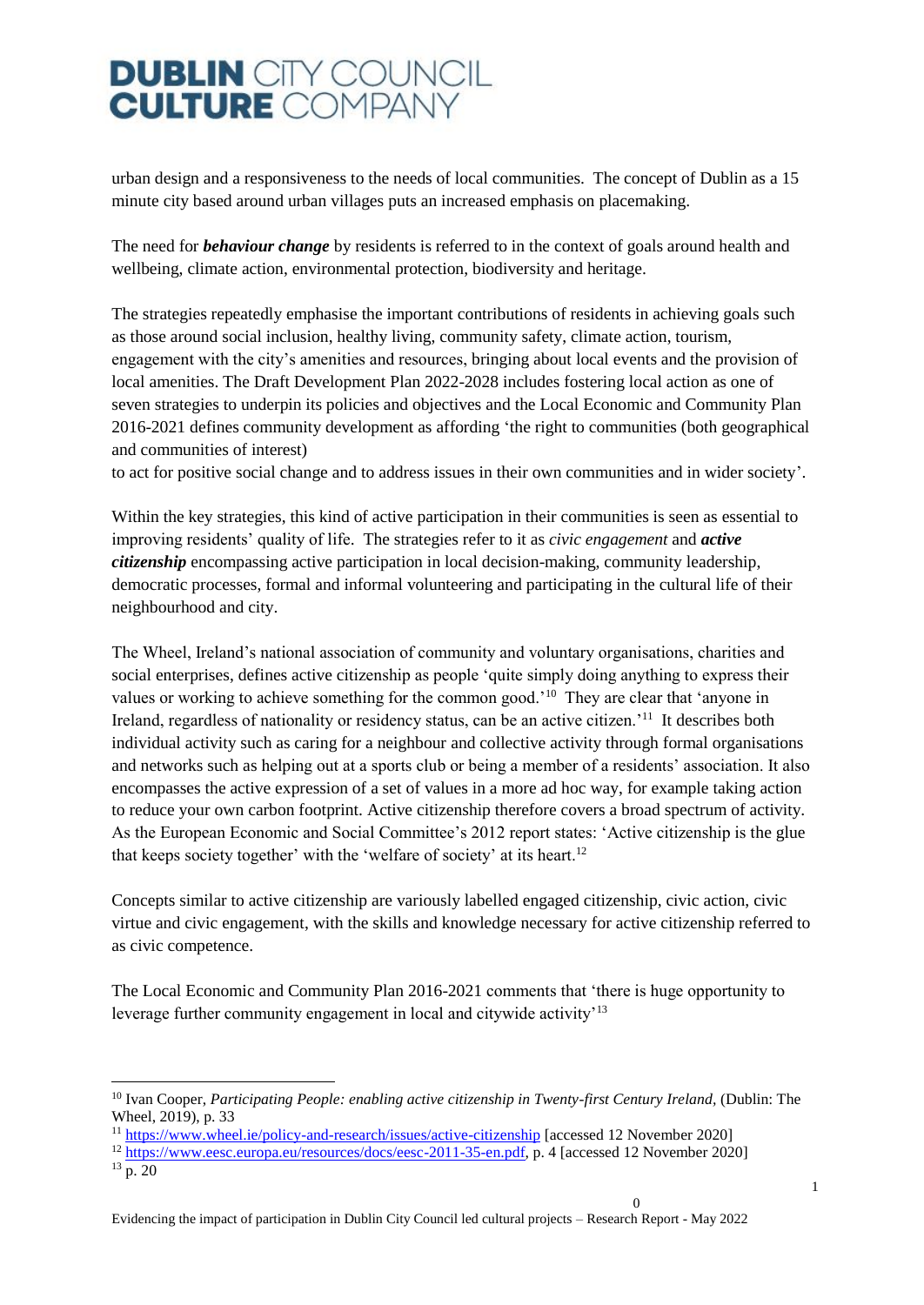Dublin City Council's goals recognise that prerequisites of active citizenship are:

- $\bullet$  full participation in the life of the city
- citizen involvement in decision making through bottom-up, local community centred approaches
- a sense of identity involving connectedness to and ownership of the city.

Some of Dublin City Council's partners have undertaken research to identify the blocks to active citizenship. These tend to be endemic and can include:

- little or no community infrastructure
- no strong community structures that look after their local area
- difficulty of engaging with individuals who are not already part of community networks
- lack of local activities that bring the community together
- lack of informal public spaces that encourage interaction between residents
- few opportunities for interaction across generations
- lack of coordination between service providers
- low voter registration
- lack of information
- poor public transport.

Dublin City Council's key strategy documents identify a range of factors that enable active citizenship. They include:

- Socially balanced neighbourhoods
- Adequate community infrastructure
- Building capacity within the community e.g. organisational capacity
- Neighbourhood pride
- Residents' knowledge, information and awareness around the issues affecting their neighbourhood and city
- A close relationship and channels for dialogue between residents and the Council
- Channels for dialogue between communities
- Active processes of engagement
- Access to employment
- Support for social innovation, entrepreneurship and enterprise development
- Learning, skills and qualifications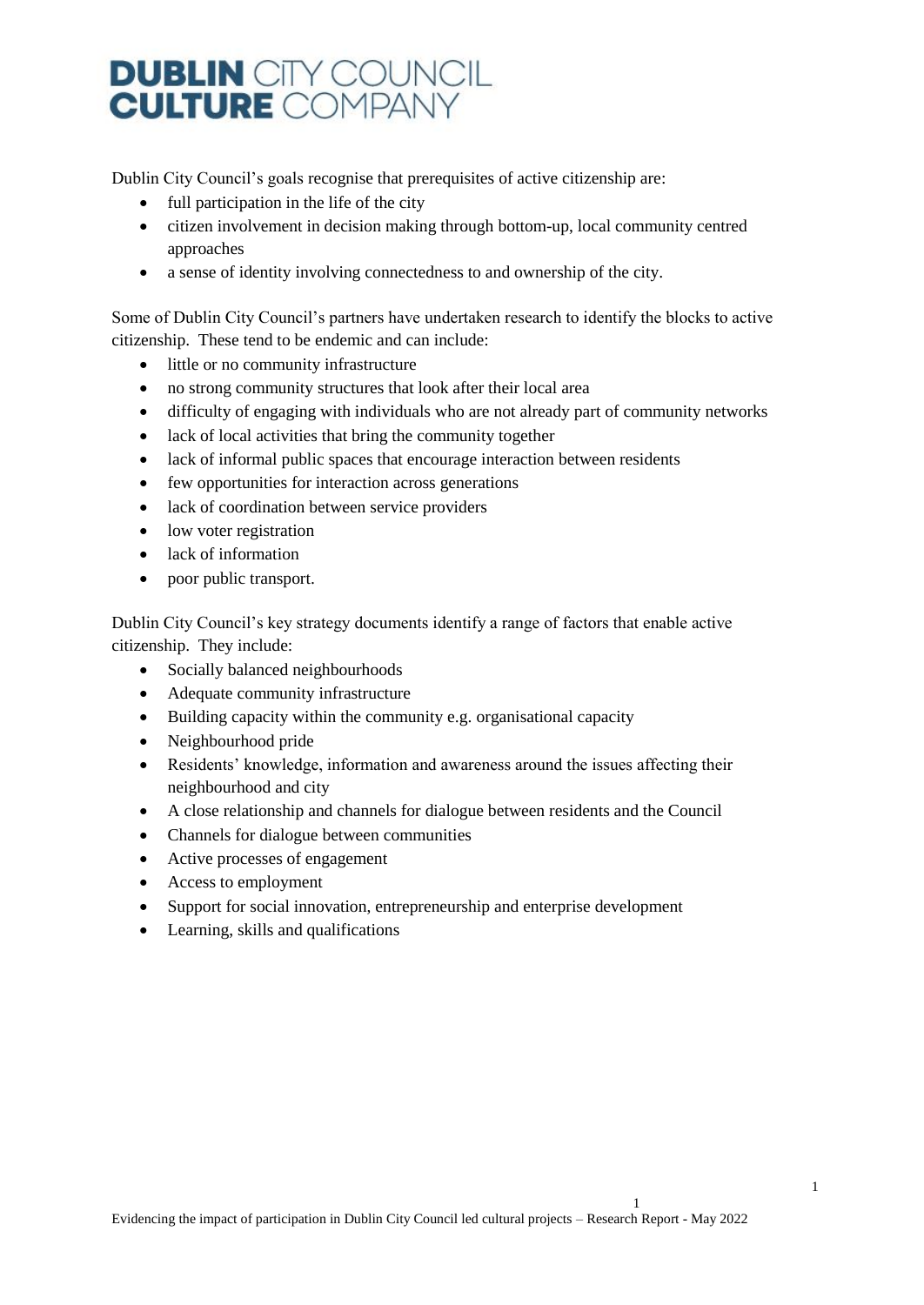### Delivering impacts

<span id="page-12-0"></span>Do the projects with a focus on cultural participation contribute to achieving the City's overarching goals?

Dublin's Draft Development Strategy 2022-2028 quotes the Government policy document *Culture 2025*, recognising that culture can 'contribute to social cohesion, reduce isolation and enrich all our lives'. This study asks whether participating in cultural projects can be shown to contribute to Dublin City Council's more specific, overarching goals as described in the previous section. As before, the term 'culture' is used in its broadest sense (see page [2\)](#page-2-2).

The majority of projects in this study are contributing to more than one goal, with participation in culture as the catalyst. Hotter than July, for example, is helping to achieve economic development by driving footfall into the city centre, supporting local and creative businesses and making Dublin a more attractive place to live, work and visit; social development by placemaking through strengthening connectedness to and ownership of the neighbourhood and City; promoting social cohesion and integration, and increasing cultural vibrancy.

Some Dublin City Council sections have objectives across a wide range of overarching goals, so their projects often but not always have similarly broad goals, for example the City Library Service. Other sections are much more focused and their projects contribute to multiple goals almost as a by-product driven by the values of one or more external partners in the project or by the values of the individual Dublin City Council project lead or one or more of the creative leads.

#### <span id="page-12-1"></span>**Economic development**

Some projects have core objectives around economic development, for example the Events section's Hotter Than July aims to increase footfall in the city centre. Other projects did achieve economic goals although their core goals were narrower, around cultural and community development and preservation, for example:

- The St Thomas' Abbey and Weaving in the Liberties projects were seeking to contribute to **balanced economic development** in regeneration areas where the local communities felt that they were not benefiting from the intense redevelopment of the area.
- Weaving in the Liberties developed a strand of accredited training and supported a start up enterprise and local businesses and social enterprises.
- Several participants in ALIGHT! are reported to have gone on to train as cultural professionals as a result of the project and its legacy activity.
- Conserve Your Period Home supports small and micro businesses by enabling homeowners to with find tradespeople with the necessary specialist conservation skills to work on their properties.

 $\mathcal{L}$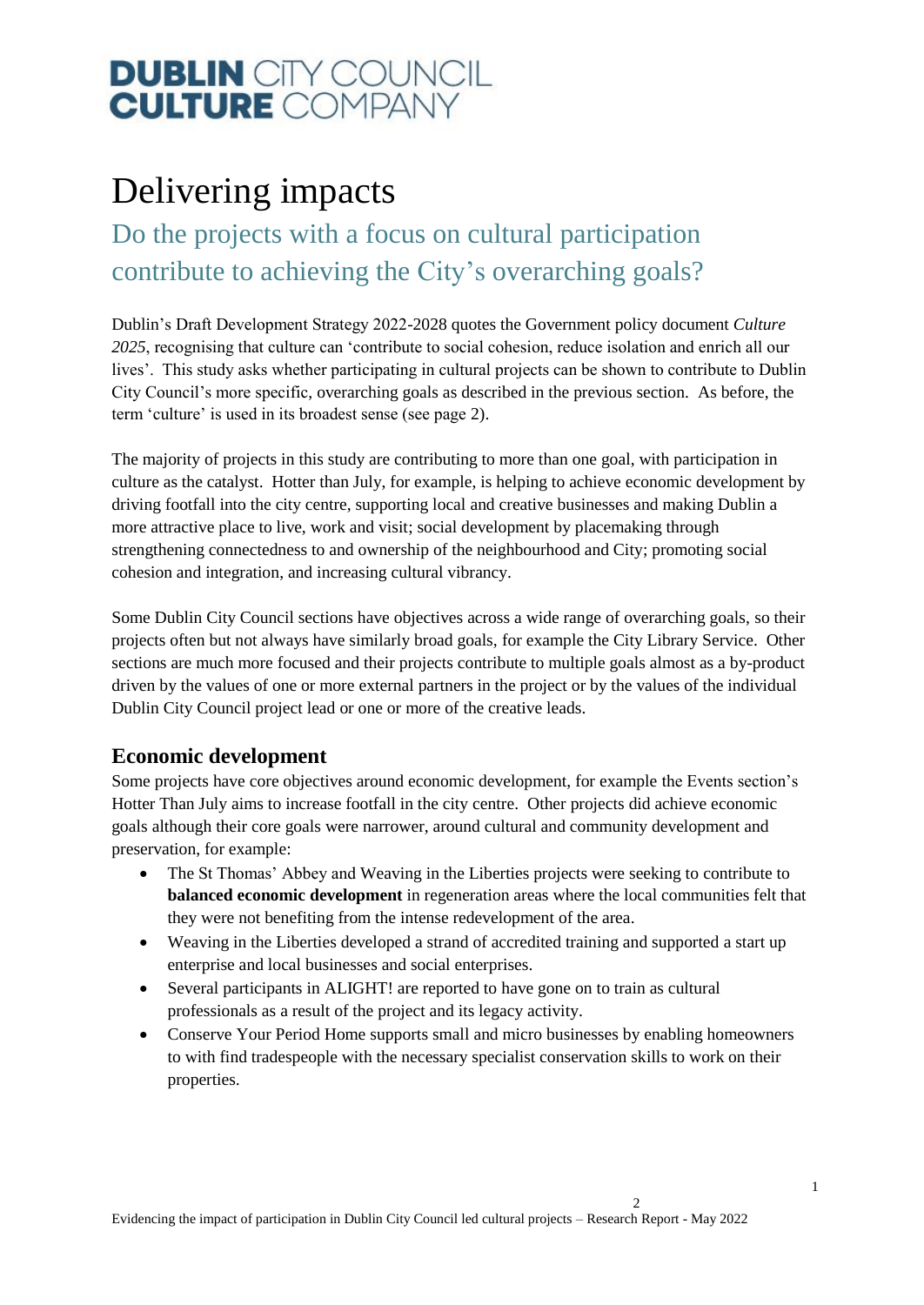In these projects, the economic outcomes were planned but they emerged during rather than before the project in direct response to the needs of the communities involved and with the full support of the participants.

These are small-scale, local contributions to large-scale goals but are indicative of the potential across the total number of culturally driven projects within the Department each year.

Other projects contributed to **sustainable development** goals by exploring themes around themes of climate resilience, carbon reduction and biodiversity, for example the St Thomas' Abbey site is now a community garden and allotments enabling local residents to grow their own food and play a part in the greening of the area to encourage biodiversity. Weaving in the Liberties collaborated with a community garden to grow plants that provided dyes for the accredited weaving courses and social enterprise start-up. Eat the Streets' core theme was climate action.

#### <span id="page-13-0"></span>**Social development**

All the projects in this study had as a core goal **widening and deepening engagement** both with the particular cultural focus and with the participants' communities, whether that was a geographic community (Story on Your Door, St Thomas' Abbey, Change for Life, Weaving in the Liberties, ALIGHT! and Hotter than July) or a community of interest (e.g. Conserve Your Period Home, Creative Writing Programme, Eat the Streets and the People's College Lecture Series).

Most of the projects ensured the **relevance and accessibility** of the project to all participants by beginning with a period of listening to participants and then planning the project in response. Although most of the projects had clear objectives and outcomes from the outset, the importance of responding to participants' needs and interests meant the outputs and processes were open, allowing the project to be flexible.

Several of the projects contributed to **social inclusion** with culture as the catalyst. Some participants were motivated to get involve for reasons that were not primarily cultural. The Class Rep, for example, reported that many participants in the People's College Art Appreciation lecture series at the Hugh Lane Gallery were seeking to reduce their isolation by venturing outside their house to join this friendly and welcoming group for whom the independent discussion over coffee after each lecture was an important part of the experience. Likewise, for some participants in the Creative Writing Programme, each meeting was primarily social and an opportunity for their voice to be heard by their peers. The group members were not interested in having their work published. The writer-in-residence asserted strongly that this did not demonstrate any kind of lack of ambition but instead evidenced the wider benefits of engaging with culture.

Story on Your Door was designed to **reconnect communities**, bringing disadvantaged neighbourhoods together after a long period of enforced isolation because of the Covid pandemic by finding a way to engage communities in theatre performances from their balconies.

Participation in a project could bring about quite major **shifts in attitude**. The focus group participants from ALIGHT! talked about the importance of their own engagement during and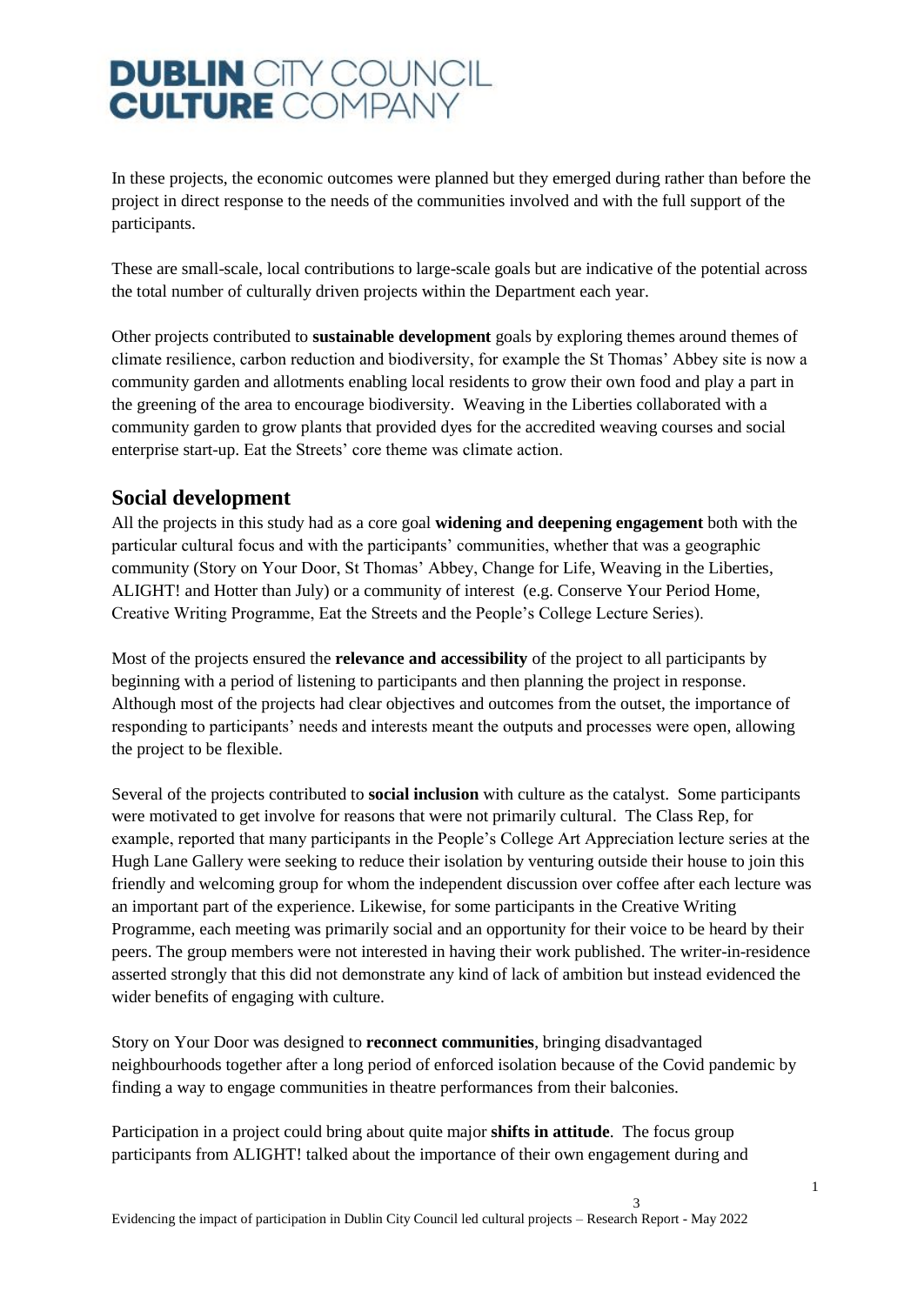following the project in persuading their children to get involved in cultural activities. They felt they had learned a lot from engaging with people from other cultural backgrounds through the project, saying, 'You appreciate what other people's talents are and what they can give to you.' Hotter Than July also seeks to enhance social cohesion and integration. The team do this by creating encounters between music, food and dance from different cultures that give insight into their similarities not just their differences.

There is evidence of **behaviour change** from several projects, including continuing to engage with culture after the project, engaging more deeply with a particular aspect of culture, joining different groups, engaging with new types of activity, and initiating activities themselves, for example the Story on Your Door participants in the focus group said that the experience had inspired their communities to create their own mini-performances for a doorstep audience.

Change for Life had core objectives around sustainable improvements to participants' **health and wellbeing** and nutrition was an important element of Eat the Streets. Participants in Story on Your Door said the project had a positive impact on their communities' mental health including highlighting the positive impact on one woman in particular who had not stepped outside her flat for over two years and was able to engage safely with the performance and the community beyond her immediate neighbours.

Several projects developed strands to **reduce crime and antisocial behaviour**, notably ALIGHT! with its strand of diversionary activities which developed into the Dockers and Demons festival at Halloween and Weaving in the Liberties which involved participants in one of SOLAS' youth intervention projects in building looms and are in the early stages of exploring ways of developing an accredited carpentry course around this following the model of the weaving courses.

#### <span id="page-14-0"></span>**Partnership**

Most of the projects were delivered through a complex mosaic of partnerships across very different sectors, for example the Dublin City Education and Training Board's involvement in Weaving in the Liberties and the Health Service and Probation Service which refer participants to the People's College, some of whom participate in the Art Appreciation course at the Hugh Lane. Change for Life is delivered through the Dublin City Sports and Wellbeing Partnership which involves a wide range of stakeholders including Dublin City Council.

Some partnerships have been sustained over many years, eleven in the case of the collaboration between Dublin City Council's Heritage section and the Irish Georgian Society and 27 for that between the Hugh Lane Gallery and the People's College.

Key partnerships are those between different sections of Dublin City Council, notably the strong collaborations between the Assistant Arts Officer and Community Development Manager that led to Story on Your Door, between the City Archaeologist and the South Central Area Manager that widened and deepened the impact of the St Thomas' Abbey project, between the City Libraries' Historian-in-Residence and South Central's Community Development team that made such a multi-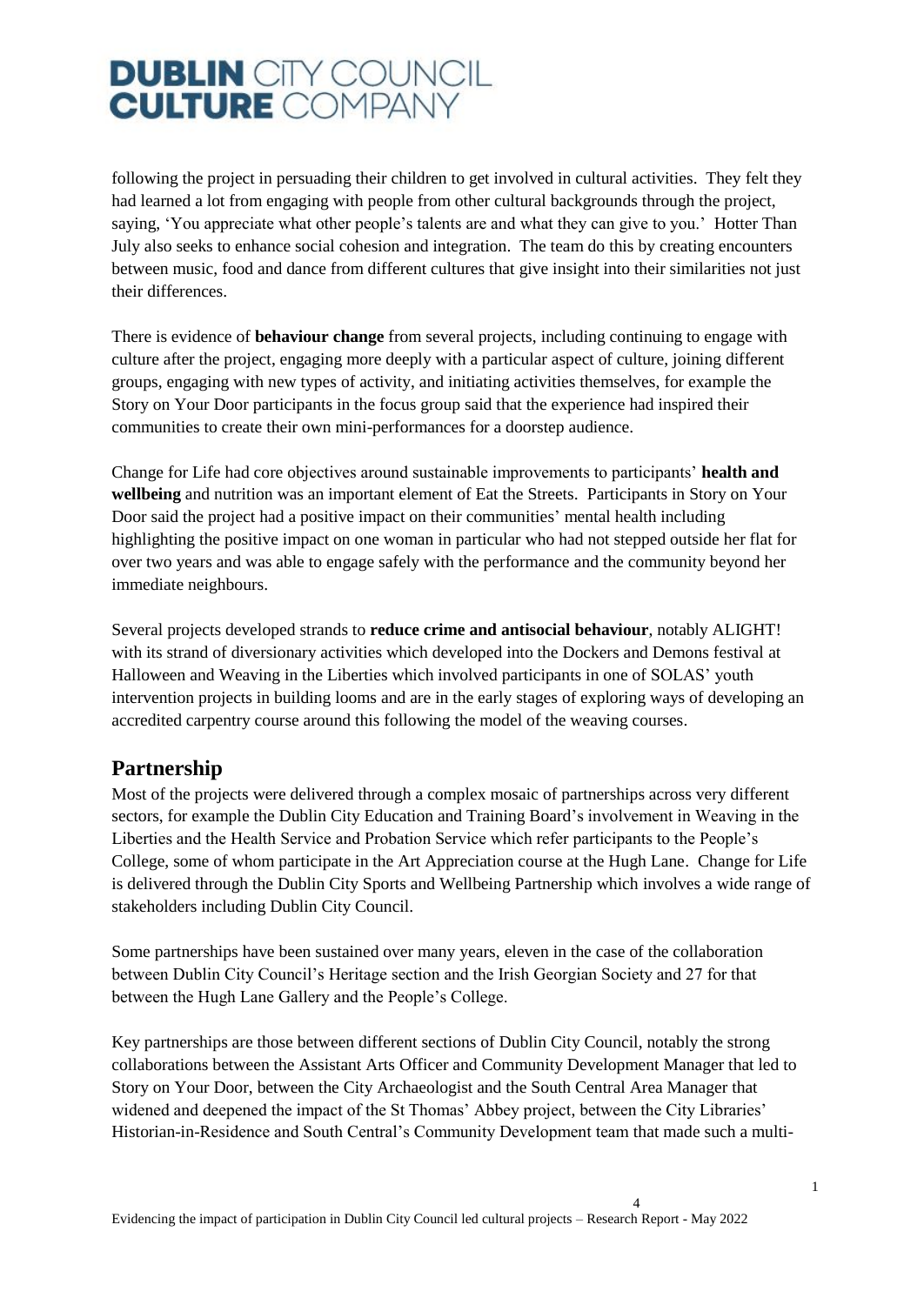stranded project possible, and between ALIGHT!'s creative lead and the then Community Development Manager for the South East Area that ensured such an extensive legacy for the project.

#### <span id="page-15-0"></span>**Liveability and placemaking**

Conserve Your Period Home is primarily concerned with preserving the distinctiveness of Dublin's neighbourhoods by conserving its build heritage that contributes so much to residents' sense of place. Hotter Than July has the core objective of enhancing the experience of living in, working in and visiting Dublin's city centre.

In most of the focus groups and interviews, participant talked about feeling proud of their community as a result of the project saying, for example, 'It made me feel proud, being able to present something like [Story on Your Door] in the flats.'

Weaving in the Liberties sparked community pride through an understanding of the neighbourhood's historical importance to Dublin's economy and creativity. One participant said: '[It's] just the positive influence that it had on my connection to the rest of the city. Like it's made me feel more a part of Dublin. I don't feel like an outsider … and it's just, I don't know how to explain it, it's very strange.'

#### <span id="page-15-1"></span>**Vibrancy**

Enhancing the vibrancy of the neighbourhood was a key goal of several projects , notably St Thomas' Abbey's street parade that attracted numerous participants, large audiences and high profile media coverage. ALIGHT!'s orange bus travelling around the different communities encouraged engagement at the beginning of the project but by the end had become a symbol of community pride. Hotter Than July ensures that local residents can experience the free festival even if they don't feel confident enough to enter the performance area, by, for example, ensuring any barriers are low enough for everyone to see over.

#### <span id="page-15-2"></span>**Active citizenship**

The impact of all the projects on active citizenship appears particularly strong. It is important to note, however, that participants, project leads and creative leads all talked about ways in which the communities involved already demonstrated active citizenship, for example by supporting people who were particularly isolated by Covid lockdowns. The impact of the projects in the study is on individual participants who were less actively engaged with their communities.

Factors linked to active citizenship such as a sense of place, a greater sense of connection with the community, community pride, engagement in community groups and initiating activities have been highlighted above.

Other impacts around active citizenship reported by participants include:

- Increased social skills
- Increased ability to empathise with others different to themselves
- Mutual support and trust between participants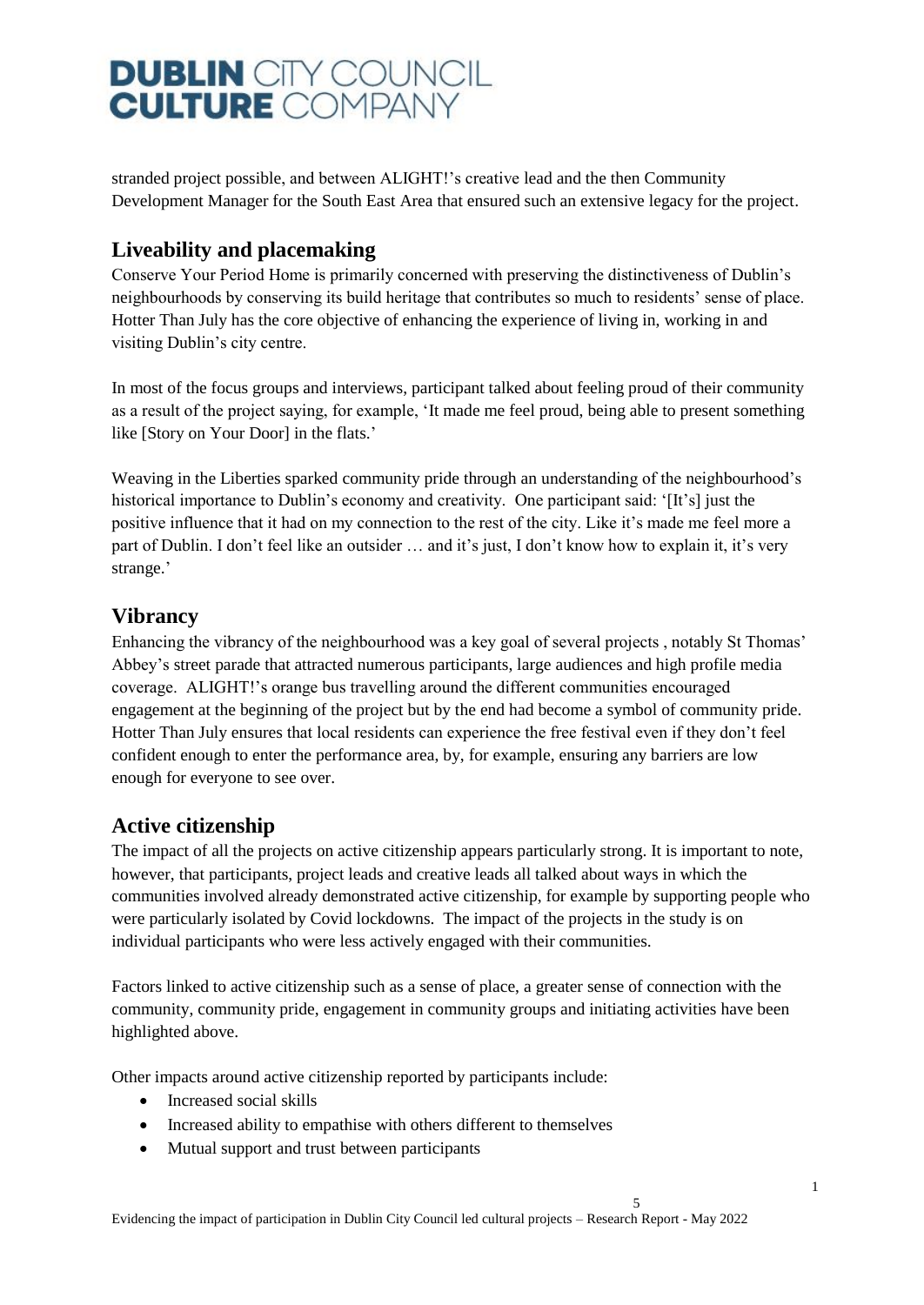- Connections made during the project that have continued afterwards
- Sharing experiences and spaces leading to feelings of belonging
- Feeling at home in unfamiliar spaces within the community
- Being more open to new experiences
- Having the confidence to express themselves
- Feeling empowered
- Feeling valued or validated
- Having a greater sense of self-worth
- Knowledge exchange
- Developing new leadership skills
- Increased levels of volunteering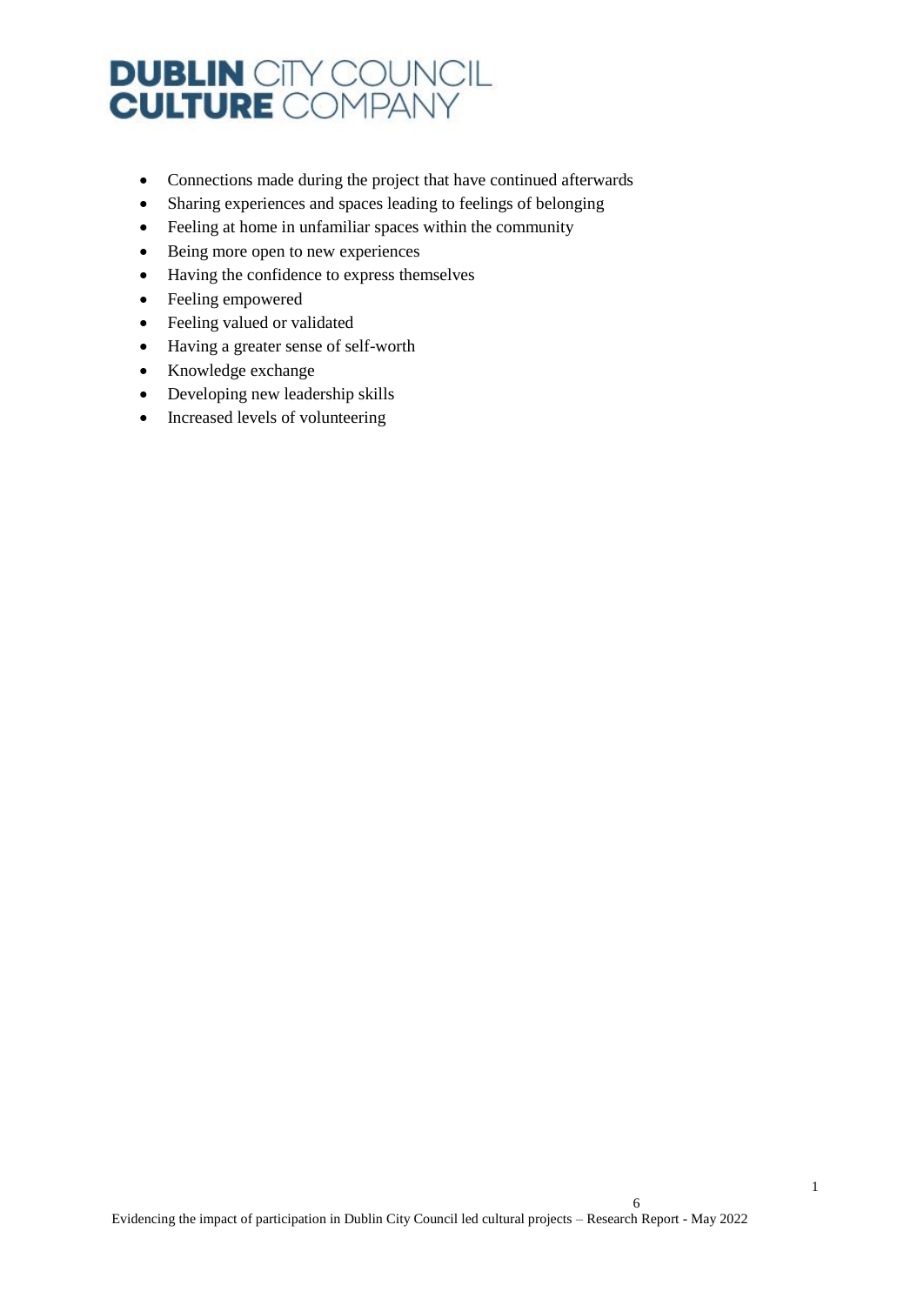### <span id="page-17-0"></span>What are the factors that ensure the delivery of these impacts?

#### <span id="page-17-1"></span>**Values**

It was notable that, when asked for their stand-out or memorable moment from the project, almost every project lead and creative lead interviewed talked about the impact of the project on a specific participant, group of participants or member or members of the wider community observing the activity. Most could talk about participants by name, even if the project had taken place four years ago.

Some worked in sections with statutory obligations or core objectives that were not about community development. The interviewees' people-centred values, however, drove them to seek wider objectives that aligned with Dublin City Council's overarching goals for the city. In some projects, there was a sense that interviewees felt these wider outcomes were being achieved illicitly. They were certainly unrecognised. They were not evaluated because they were not the prime purpose of the project and some interviewees appeared to feel that they had to keep their heads below the parapet because if these outcomes were noticed, someone might stop the project.

The projects that involved senior staff from the Dublin City Council Area Offices were most likely to maximise the wider impacts of projects. These were the projects that developed multiple strands reaching out into many different sections of the community. This appeared to be because the remit of these staff members embraced the whole range of Dublin City Council's overarching goals and they had an in-depth knowledge of their communities and existing relationships with the whole range of community stakeholders. They were also willing to invest staff time and, in some cases, financial resources to achieve these wider outcomes.

#### <span id="page-17-2"></span>**Respect for participants**

Most of the projects started by actively seeking out and listening to the wider community, whether or not they were potential participants. Consultation also involves listening to communities but this active community engagement was less structured, was concerned to find out what matters to the community and so had no set agenda. One interviewee described the difference as 'not just about hearing their views but understanding why they hold them and working out how they can be involved in what's happening so that the majority are happy.'

This responsive approach meant that project leads and creative leads needed to be flexible, listening, exploring and learning and then devising the project in response. It was therefore important that had no set outputs at the start. This is an alien concept for many cultural workers who are used to setting out with a clear artistic vision and outputs.

Having clear objectives (rather than outputs), however, was essential – there appeared to be a fine line between flexible and vague, with a creative lead on one project reporting that participants had no idea why he was in their meeting, leading to initial suspicion and hostility that meant it took much longer to build their trust.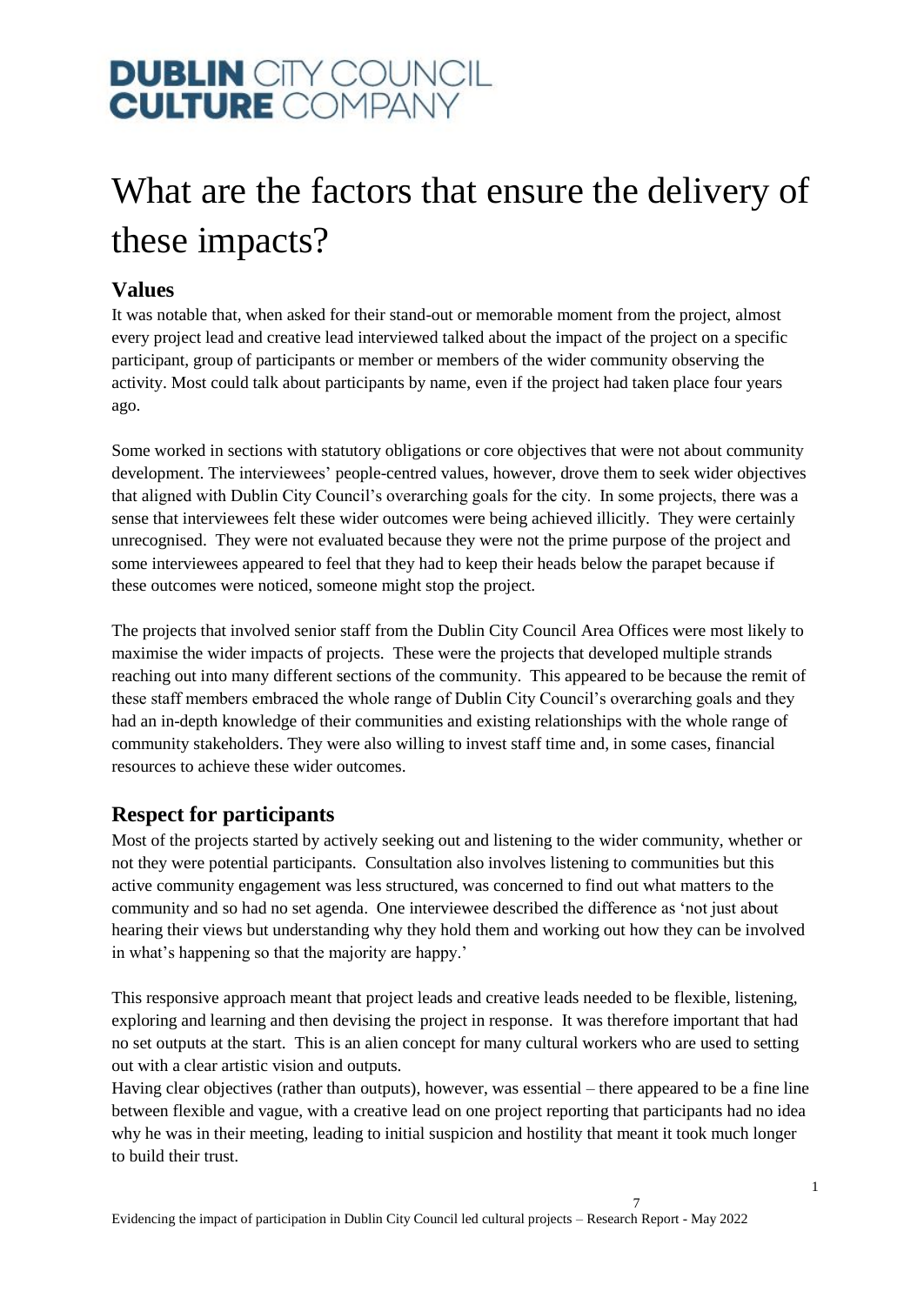This approach means giving up power to participants. These kinds of projects appear to work best when all partners, including participants, have an equal voice. This means that sometimes the project and creative leads have to accept decisions they don't agree with, for example naming the ALIGHT! project. This means participants have shared ownership of the outputs and outcomes. This is crucial when projects seek to develop a close relationship with communities. Participants in one focus group described a previous project in which a writer collected the life stories of community members. They were still angry that they were unable to get the resulting play performed in their communities because the writer had copyright over what they saw as their stories

Again, many cultural workers find this approach difficult – even those involved in community arts can be heard talking about 'my community-engaged practice. The point is that the outputs and processes are developed in response to participants and this dialogue continues throughout. This is how most of the projects in this study became relevant and accessible.

One project lead emphasised the importance of line managers providing support and direction to project and creative leads to ensure that the project delivery stays aligned to people-centred values and community-focused practice.

Two of the project leads described the potential for tension between this kind of democratic approach and cultural excellence. All the creative leads were concerned in helping participants achieve their full potential in cultural terms but most also focused on wider objectives than cultural excellence and so perceived the projects' excellence to be invested in the achievement of those broader goals.

All the creative leads and project leads sought to empower participants. Several, however, made a careful distinction that they felt ensured sustained empowerment. As one put it, 'We are not taking people on a journey. We are providing the motivational space for people to go on a journey themselves.'

#### <span id="page-18-0"></span>**Engaging communities**

The projects in this study could not achieve their broader objectives without building trust with communities. Participants in the focus groups talked about the importance of finding the right space in which to bring people together and engender trust. Several felt that libraries were neutral spaces accessible to everyone.

One ongoing project in this study finds it difficult to extend its reach throughout its community of interest because it does not have the communications infrastructure to engage them proactively. Other projects are able to achieve this by working closely with internal or external partners, for example Dublin City Gallery, the Hugh Lane and the People's College.

Other important factors for successful community engagement are:

- Engaging communities at the earliest opportunity
- Involving communities in decision making
- Effective communication and continued dialogue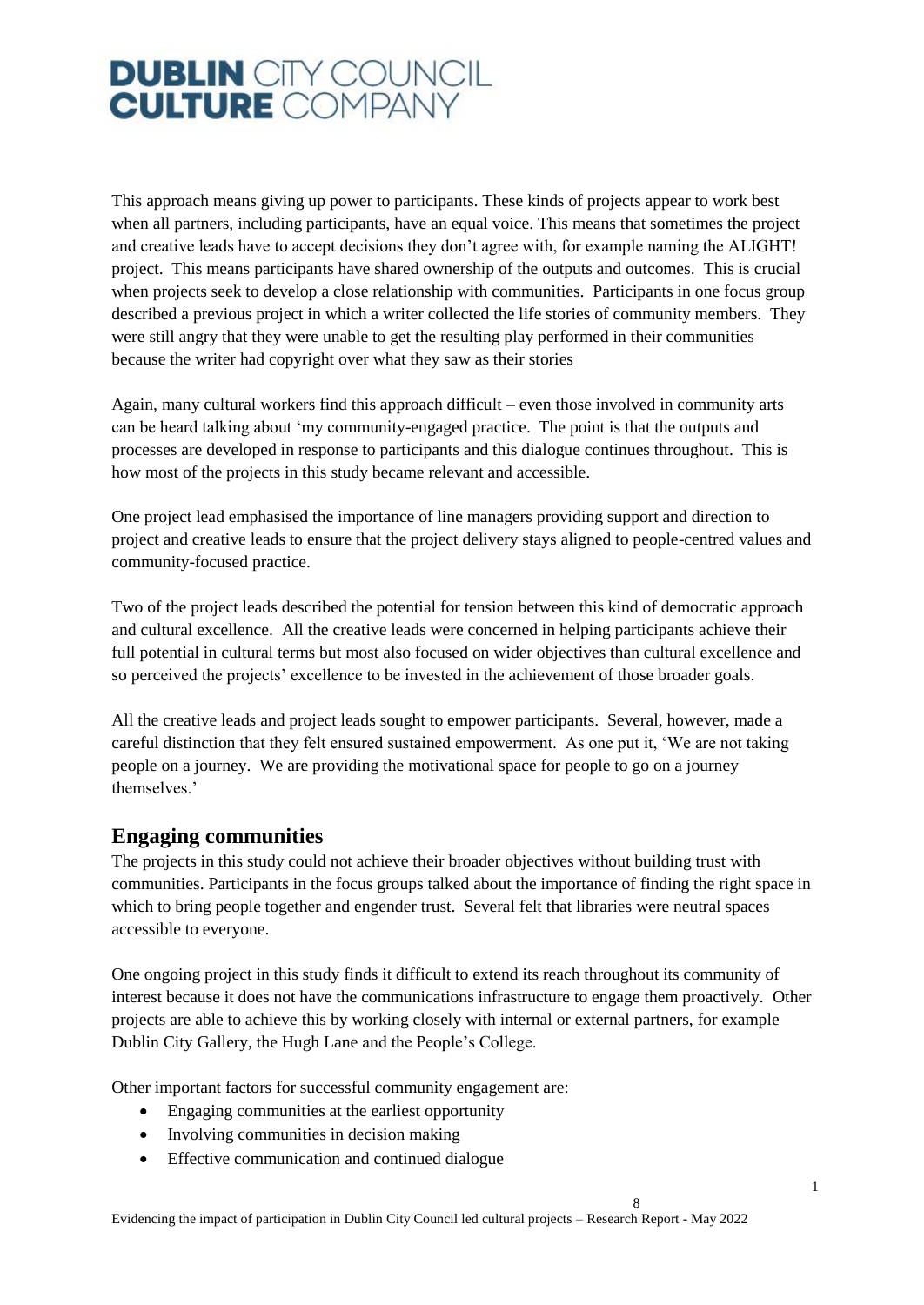- Early involvement of Dublin City Council sections with in-depth knowledge of the area, existing relationships in the community and an understanding of specific sections of the community. For the projects in this study with a geographic focus, the Area Community Development teams and Social Inclusion section were particularly important. Dublin City Council's Sports Officers and coaches also had strong relationships with their local communities. Where projects focused on communities of interest, they formed partnerships with external organisations that had those strong relationships
- Ensuring the project is visible within the relevant communities, not just to participants

#### <span id="page-19-0"></span>**Strategic approach**

Achieving outcomes that contribute to Dublin City Council's overarching goals rather than delivering outputs takes time. These goals can only be achieved through sustained relationships with city residents. As one project lead put it, 'It's not about a single project or about a single issue'. This means that it is essential that projects take place within a strategic context and, in projects with a geographic focus, it is usually the Area Office that is guardian of that strategy.

A strategic context which makes it clear how projects can contribute to overarching goals makes it more likely that the projects' impacts will be evaluated, not just its outputs.

Ensuring projects have a legacy is therefore even more important. The most impactful projects in this study had developed internal and external partnerships that were able to sustain relationships with communities when the project came to an end. Planning what participants could do as their next step avoids feelings of abandonment. The projects in this study, however, highlight that this legacy can be impeded by:

- Annual budgeting which means sections can't commit resources in the long term
- Changes in section priorities e.g. when managers change
- Difficulties in securing interdepartmental resourcing of projects
- Lack of staff resources in some sections

The ultimate goal is reaching people who are not already connected to their community. The projects that achieved this had to invest considerable amounts of staff time. Some of the project leads said that people need to trust you before they will persuade others to participate. Often the culmination of the project is highly visible and this creates new connections. Unless there is a legacy for the project, these new connections don't get an opportunity to engage.

Support for this collaborative and community-focused way of working from Dublin City Council's senior management seemed particularly important in developing this strategic context.

#### <span id="page-19-1"></span>**Working in partnership**

Many of the projects in this study have developed complex networks of internal and external partners. Most interviewees talked about the way these partnerships enabled the project to have better outcomes. In all projects, partners committed staff time and in a few cases, partners funded the project collaboratively.

 $\overline{Q}$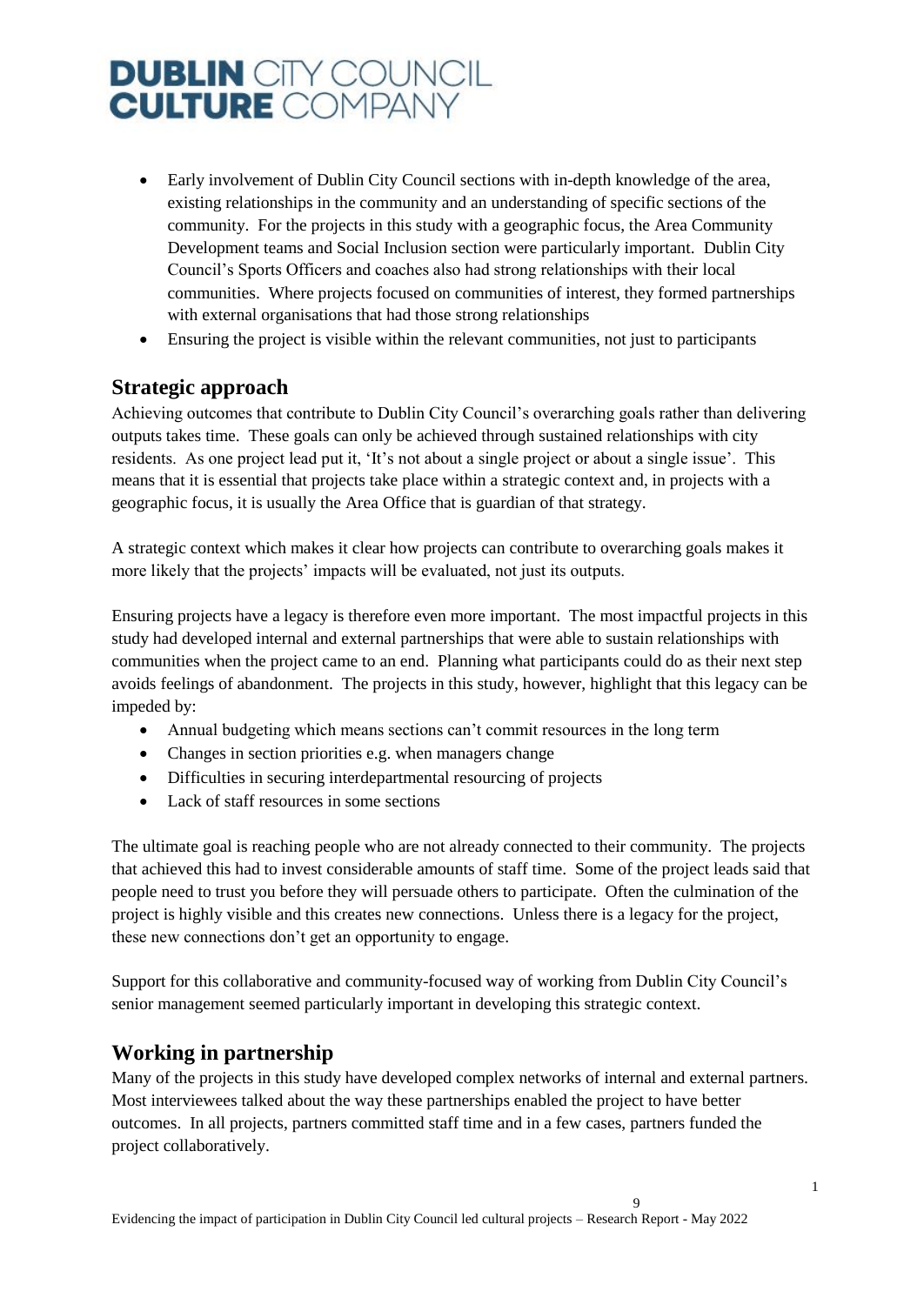These often come about because of the project or creative lead's previous jobs in other Dublin City Council sections and external organisations. This enables them to understand their partners' goals and where they might overlap with their own and to see the project from their point of view. Other project leads and creative leads systematically initiated informal conversations beyond their own sections, listening rather than seeking to inform in order to find potential overlaps between their goals and the project.

Relationships in one project often become useful and productive for other projects. This experience also gives them an understanding of other models and ways of working which can be applied to projects.

Key factors in successful partnerships within this study are:

- Engaging partners in the project from the beginning
- The development of a shared understanding of the community and its needs
- Larger projects found a cross-sector steering group including community participants and external stakeholders to be useful
- Respect and trust between partners
- Project 'owner' being open to input from partners
- Partners being willing to share the credit
- Allowing room for partners to do their job
- Quality of leadership, particularly sustained and effective communication with partners, low key conflict resolution when necessary, providing stability and calm when the project is under pressure.

### <span id="page-20-0"></span>Conclusion

Projects with cultural engagement as their focus can contribute towards the achievement of Dublin City Council's overarching goals. Most of the projects in this study contributed to multiple goals.

The projects resulted in shifts in attitude and behaviour change.

They were particularly effective in:

- stimulating active citizenship
- promoting social inclusion
- enhancing liveability
- developing and sustaining complex stakeholder partnerships.

Key factors for success:

 $\Omega$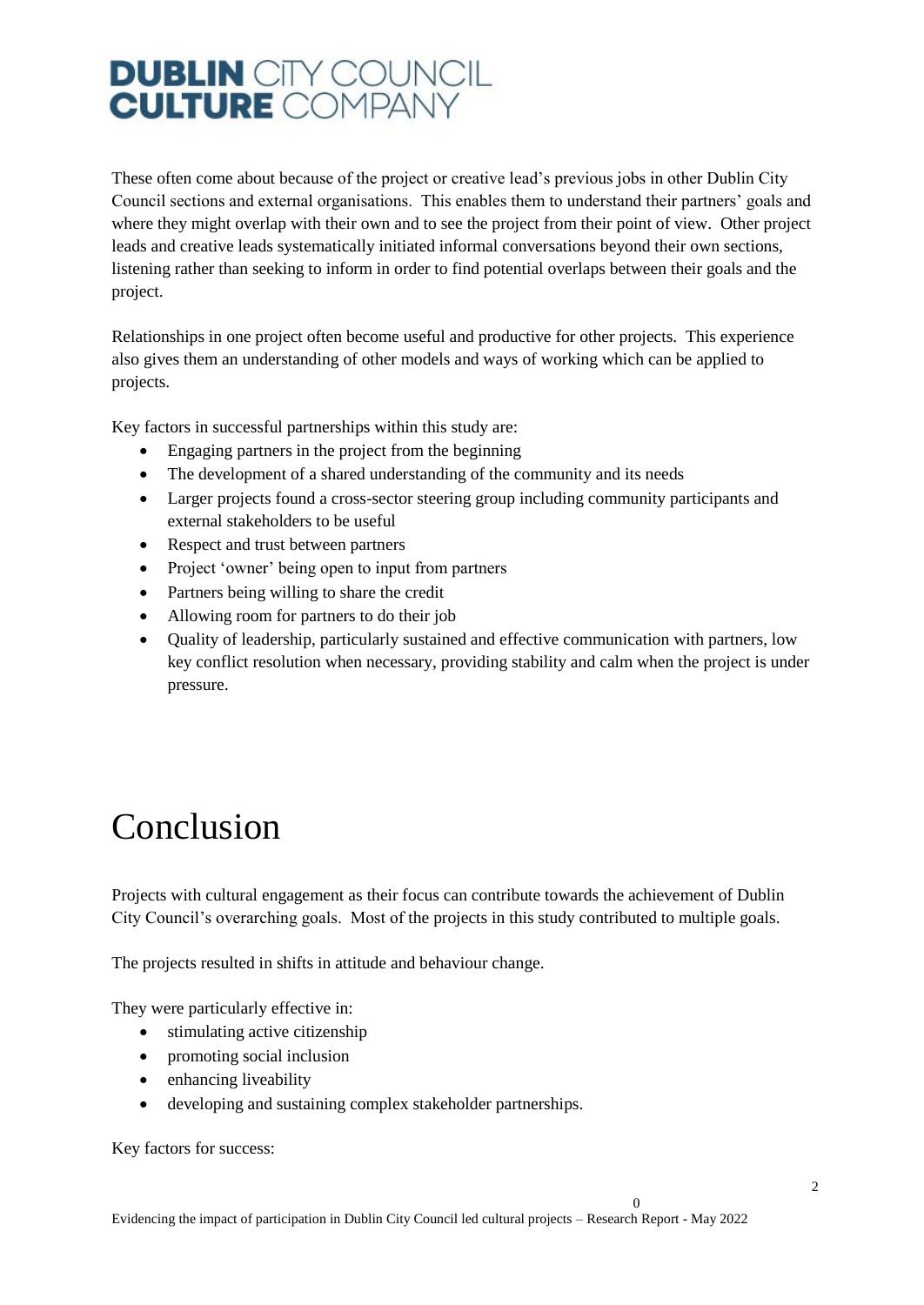- Projects are rooted in an in-depth understanding of the needs and concerns of each specific community based on listening and responding
- They clearly define the desired outcomes from the start but keep outputs and processes flexible so they can respond to community needs and concerns
- They empower participants by sharing ownership of the project
- They are developed and delivered in partnership and within a strategic context that ensures a legacy.